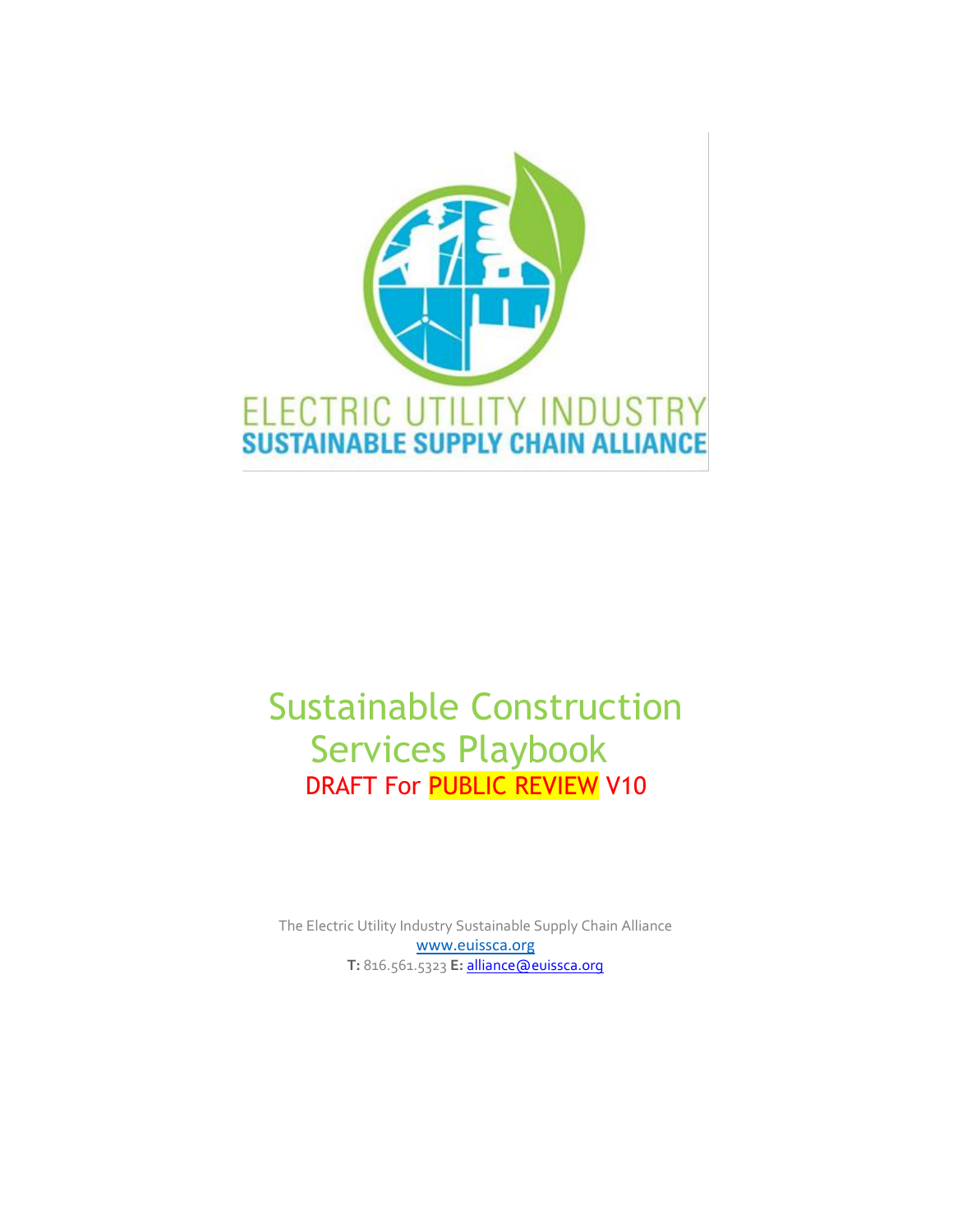## <span id="page-1-0"></span>About EUISSCA

The Electric Utility Industry Sustainable Supply Chain Alliance (The Alliance) is a group of 23 leading electric utility procurement departments and over 50 supplier affiliates working to lead the industry in enhancing and promoting supply chain sustainable practices across utilities and suppliers. More information is available on our website [www.euissca.org.](http://www.euissca.org/)

## <span id="page-1-1"></span>EUISSCA Utility Members



## <span id="page-1-2"></span>EUISSCA Anti-Trust Statement

All activities related to the Electric Utility Industry Sustainable Supply Chain Alliance are subject to strict compliance with all federal and state antitrust laws. Among other things, the Alliance will not discuss any company's pricing, vendor terms and conditions, discounts, specific vendor experiences, or any other competitively sensitive information.

## <span id="page-1-3"></span>Disclaimer

Neither the Alliance nor any of its members specifically endorse any of the products mentioned in this Playbook. The content in this Playbook is only for information purposes and users are encouraged to do their own additional research to confirm applicability and appropriateness. In addition, this Playbook contains information provided by members and affiliates of The Alliance and relies on research. The Alliance has not independently confirmed the information nor confirmed the accuracy of the tools and calculators cited in this document.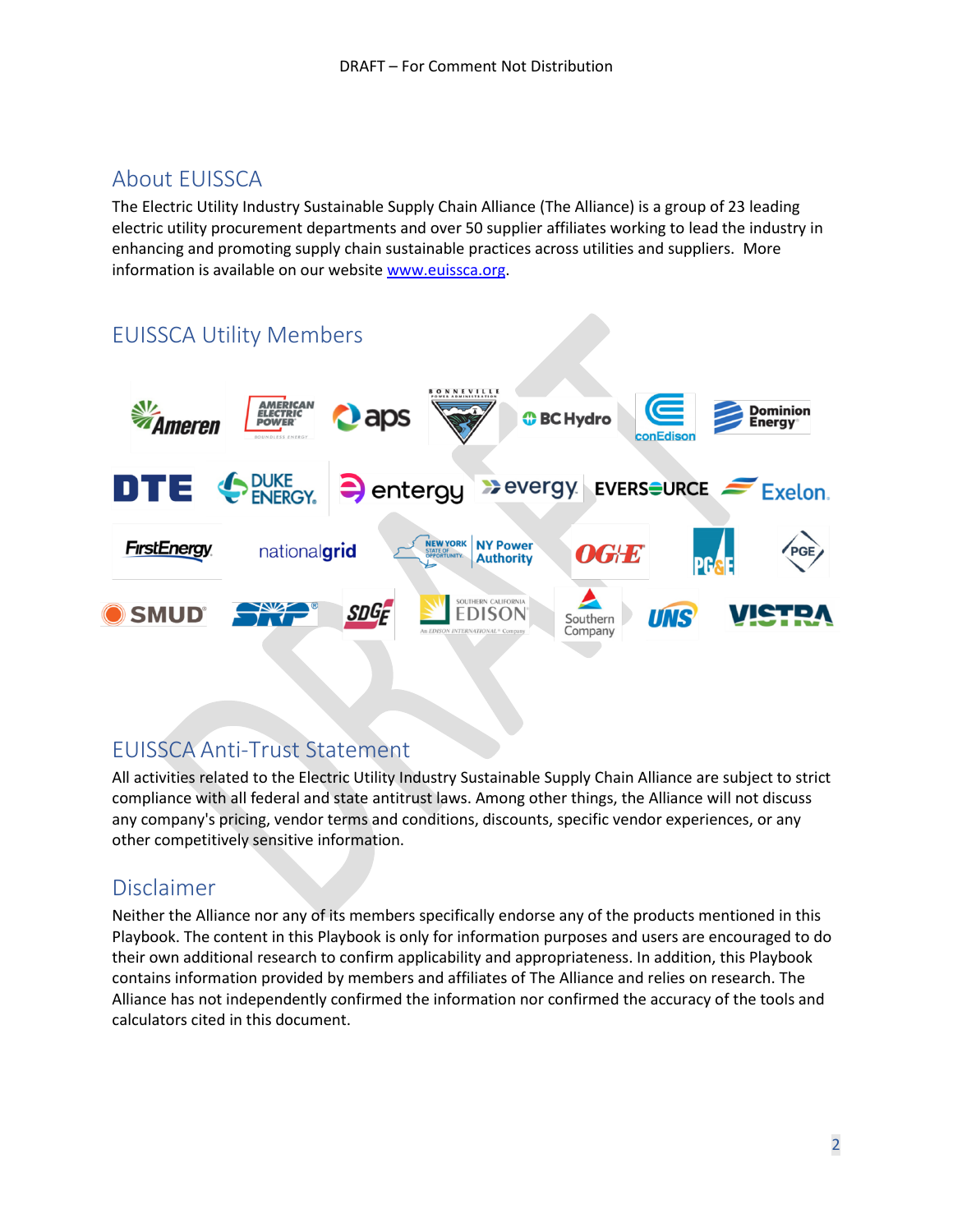## <span id="page-2-0"></span>Special Thanks to Utilities and Suppliers

The following utilities and suppliers provided successful practices, case studies and invaluable insights into this report:

| Arcosa                                         | Evergy                                                               | Par Western Line Contractors                           |
|------------------------------------------------|----------------------------------------------------------------------|--------------------------------------------------------|
| <b>Blackwood Solutions</b>                     | Eversource                                                           | <b>Pride Resource Partners</b>                         |
| <b>BLUROC</b>                                  | <b>Exelon Corporation</b>                                            | Sacramento Municipal Utility<br><b>District</b>        |
| Bonneville Power Administration                | <b>ExecuPOWER LLC</b>                                                | Salt River Project                                     |
| <b>Bridgewell Sustainable Resources</b>        | Ferreira Construction Co Inc                                         | San Diego Gas & Electric                               |
| Burns & McDonnell Engineering<br>Company, Inc. | FirstEnergy                                                          | Science, Engineering and The<br><b>Environment LLC</b> |
| CW Wright Construction Company                 | <b>Hitachi Energy</b>                                                | Southern California Edison                             |
| Charge, Inc                                    | HydroChemPSC                                                         | Southern Co                                            |
| ConEdison                                      | Intren, LLC                                                          | <b>Sterling Solutions</b>                              |
| Davies Office                                  | <b>Koppers Recovery</b>                                              | Supreme Industries                                     |
| Devereaux, Robert J. Corp                      | Logisticus Projects Group                                            | Syblon Reid                                            |
| <b>Dominion Energy</b>                         | <b>Material Management Resources</b><br>Meiden Meidensha Corporation | United Scrap Metal                                     |
| <b>DTE Energy</b>                              | MGE Underground Inc                                                  | Vistra Corp                                            |
| Duke Energy                                    | New York Power Authority                                             | <b>WESCO Distribution</b>                              |
| <b>Emerald Transformer</b>                     | Pacific Gas & Electric Company                                       |                                                        |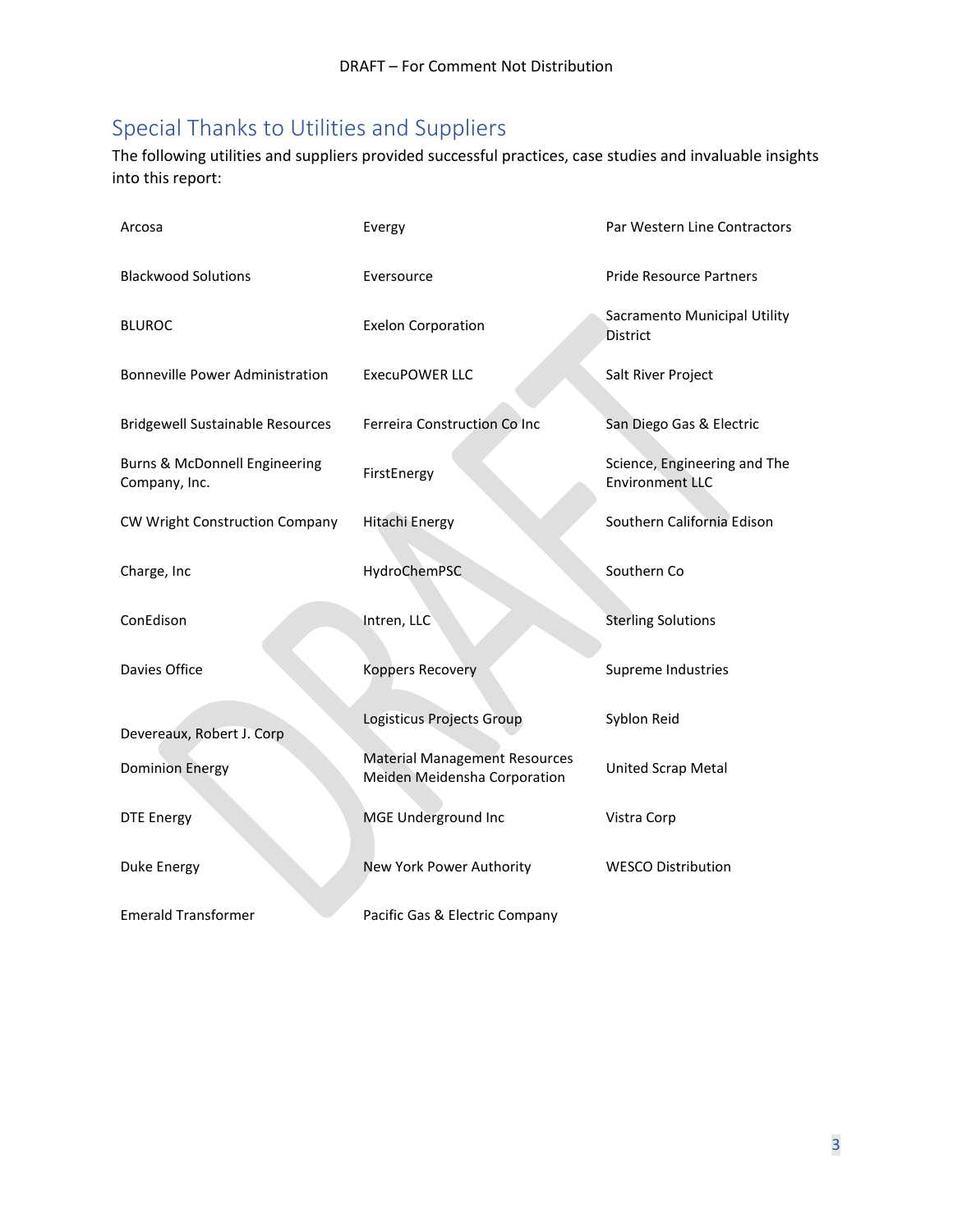The following is a list of current, as of publication, EUISSCA Supplier Affiliate Members many of whom provide Construction Services and/or related materials.<sup>1</sup>

| ABG BAG, INC.                                                    | Graybar                               | Syblon Reid                                 |
|------------------------------------------------------------------|---------------------------------------|---------------------------------------------|
| Ampirical                                                        | GZA GeoEnvironmental, Inc.            | The Okonite Company, Inc.                   |
| <b>Blackwood Solutions</b>                                       | Heavy Weight Inc.                     | Traffic Management, Inc.                    |
| <b>Bridgewell Sustainable Solutions</b>                          | Hubbell Power Systems, Inc.           | <b>TRC</b>                                  |
| Burns & McDonnell Engineering<br>Company, Inc.                   | HydroChemPSC                          | Tyndale Company, Inc.                       |
| Choctaw-Kaul Distribution Company                                | Intren, LLC                           | <b>United Scrap Metal</b>                   |
| CW Wright Construction Company                                   | <b>Irby Utilities</b>                 | Viance LLC                                  |
| D. M. Bass, Inc                                                  | Koppers Recovery                      | <b>WESCO Distribution</b>                   |
| Davies Office                                                    | Logisticus Projects Group             | <b>West Monroe</b>                          |
| Delta Star, Inc                                                  | Quanta Services, Inc.                 | <b>Wunderlich Malec Services</b>            |
| Devereaux, Robert J. Corp                                        | <b>Resource Innovations</b>           | <b>Meyer Utility Structures</b>             |
| East Coast Access, LLC & Newville<br>Construction Services, Inc. | <b>S&amp;C Electric Company</b>       | MGE Underground Inc                         |
| <b>EATON CORP</b>                                                | Sabre Industries                      | PAR Electrical Contractors, Inc.            |
| <b>Emerald Transformer</b>                                       | SAS Substations, Inc.                 | PAR Western Line Contractors,<br><b>LLC</b> |
| Environmental Management of KC                                   | Siemens Energy, Inc.                  | PowerAdvocate                               |
| <b>ExecuPOWER LLC</b>                                            | SR Diversified, LLC                   | Prysmian Group                              |
| Ferreira Construction Co Inc                                     | Stella-Jones Corp                     | <b>Material Management Resources</b>        |
| First Solar, Inc.                                                | <b>Sterling Site Access Solutions</b> | Meiden America Switchgear<br>(MAS)          |
| G&S/TCI Companies                                                | Sunbelt Solomon Corporation           |                                             |
| Goodwill's Green Works, Inc.                                     | Supreme Industries, Inc.              |                                             |

<sup>&</sup>lt;sup>1</sup> These are Supplier Affiliate Members as of May 2022. For an up-to-date list please visit <https://web.euissca.org/search>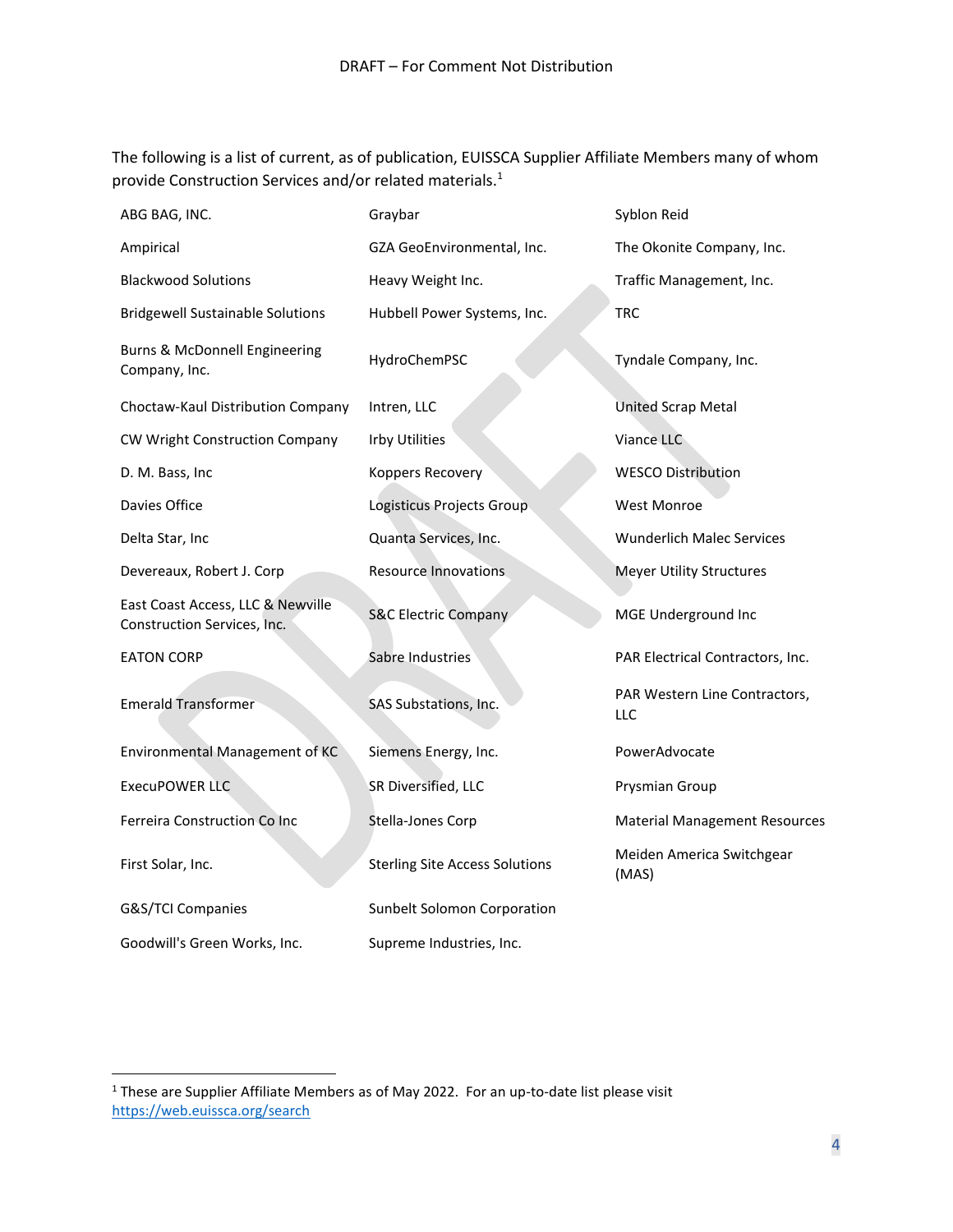## Contents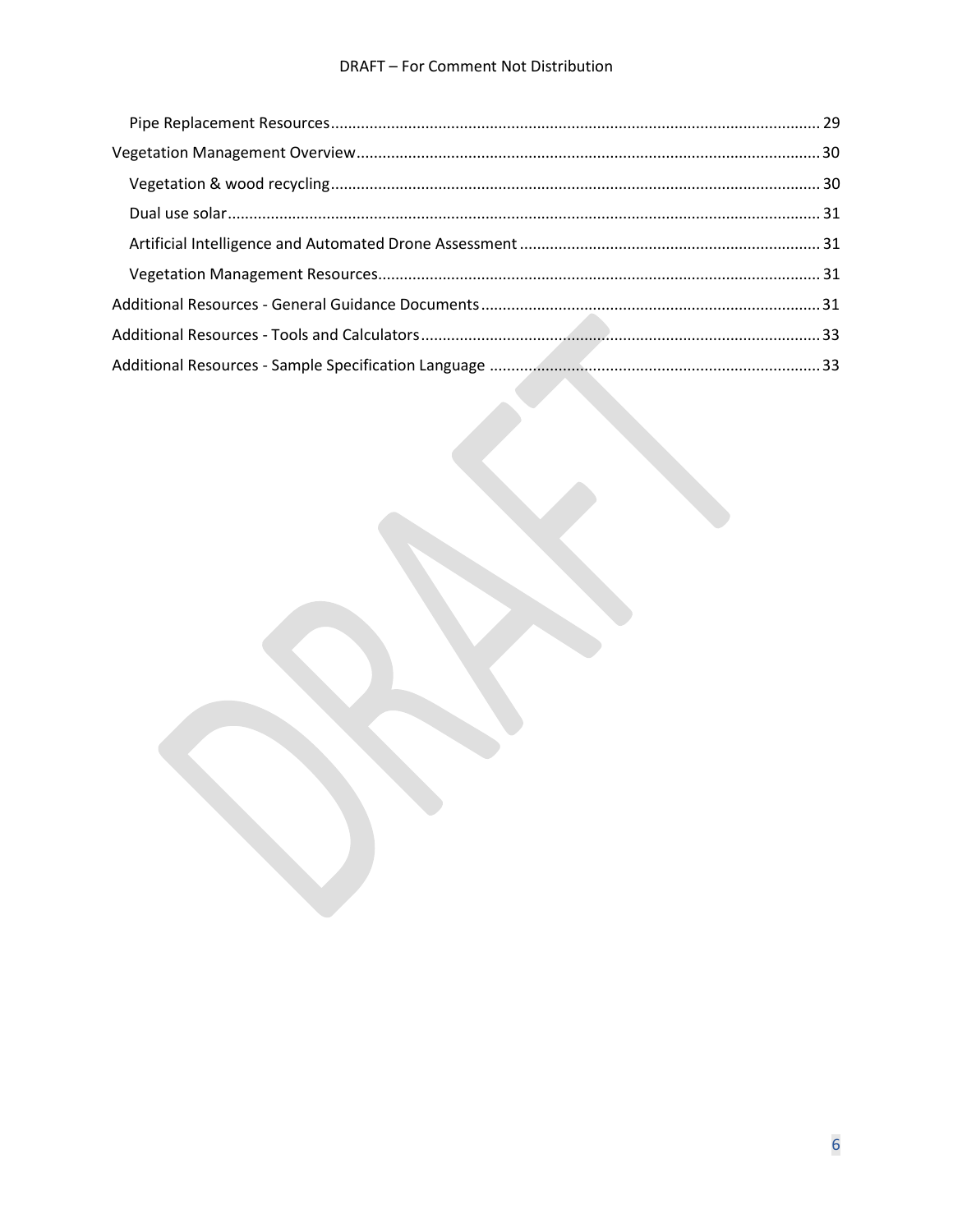## <span id="page-6-0"></span>Introduction

Construction Services typically represent over a third of utility supply chain spend and associated Greenhouse Gas (GHG) emissions.<sup>2</sup> Beyond carbon emissions there are numerous additional impacts from material consumption, community implications, biodiversity considerations, end of life options, etc. The scale and nature of the majority of these impacts are set at the design phase of the project but may last decades. The purpose of this document is to inform value chain stakeholders, suppliers, specifiers, buyers, users, etc. of emerging alternative technologies and processes and hopefully inspire additional efforts to reduce the environmental and social life cycle impacts of projects.

The report starts with practices that that should be considered across all Construction Services in each project. Then for each section of the report there will be an overview of the key considerations and references to potential alternatives. Finally, the report provides a list of valuable resources to research these topics and practices further.

## <span id="page-6-1"></span>General Construction Services Practices

Construction Services Practice Prioritization

Step 1 - Reflect on the questions asked at the beginning of this document

Step 2 - Adopt the General Construction Service practices across as many projects as possible

Step 3 - Incorporate service specific best practices when able, and continually analyze existing construction services processes and emerging technologies to identify areas for improvement

Given the nature of utility projects, Construction Services will inevitably play a significant role in the scale and nature of its infrastructure related environmental and social impacts. The related sustainability impacts and opportunities cover a widespread scope of issues including:

- Community impacts from siting, sourcing, and engagement practices
- Material consumption from design choices including size, structural needs, material choices, etc.
- A range of construction impacts including fuel consumption, roadbuilding, vegetation management, noise pollution, and biodiversity loss
- Both financial and stakeholder value creation
- End of life impacts from design for long term needs to design for disassembly, and opportunities to repurpose, upgrade, or adapt the infrastructure to meet future needs.

Beyond the immediately clear impacts and implications of construction projects it is important to consider how the needs and potential uses of the infrastructure may evolve over time.

<sup>&</sup>lt;sup>2</sup> Based on EUISSCA 2020 Greenhouse Gas Hotspot Assessment that reviewed the aggregated spend of members and mapped that spend to carbon emissions using an economic input output model.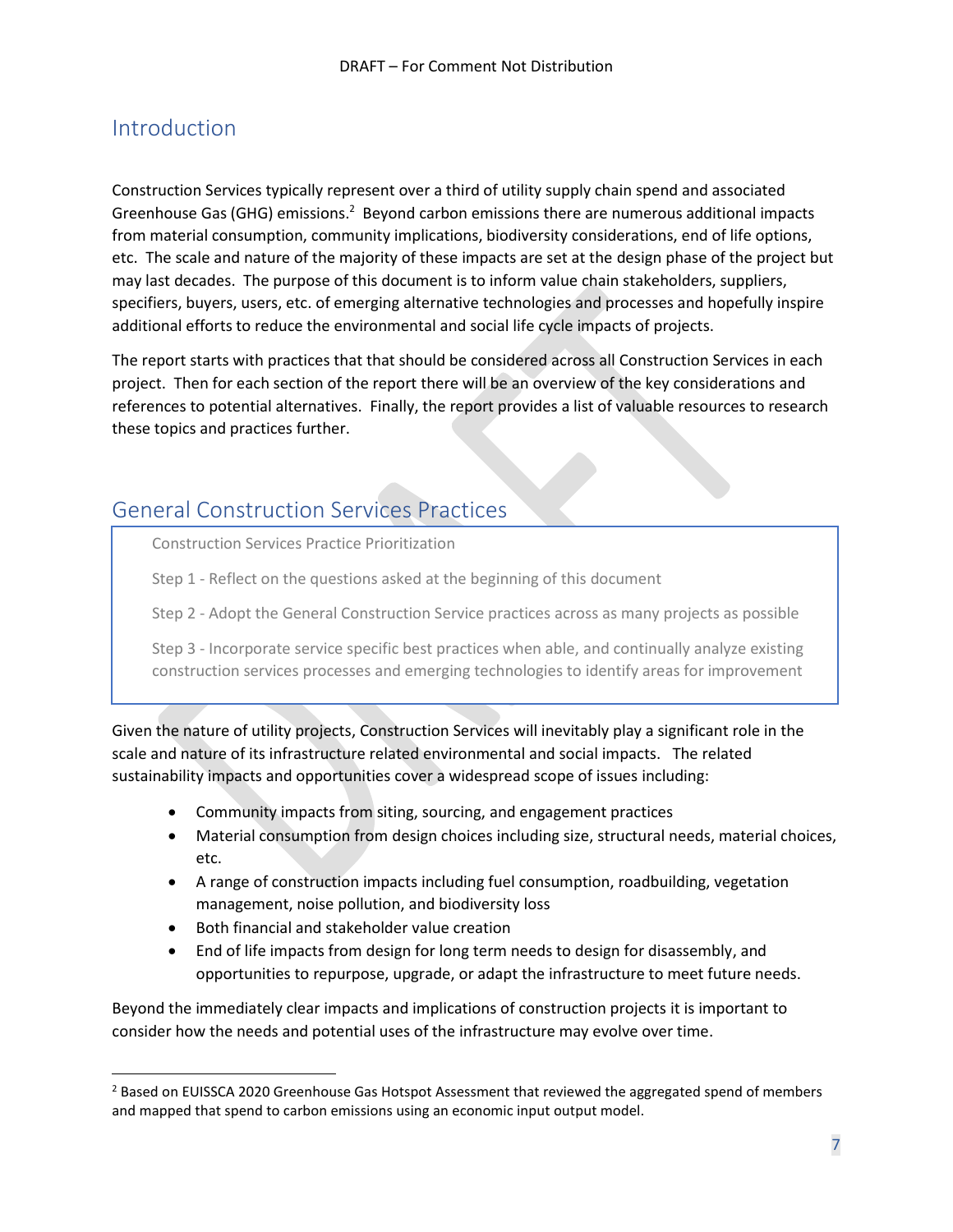To start addressing the sustainability of the project it is recommended to consider the following questions amongst others (e.g., [US Army Corps of Engineers Alternatives Analysis\)](https://www.nws.usace.army.mil/Portals/27/docs/regulatory/Forms/Alternative%20Analysis%20Framework%20NWS%20(4-18-16).pdf?ver=2016-06-07-111159-147). For example, these may be included in a project development stage gate process, project definition agenda, request for proposals, etc.

- Is the project necessary? Are there opportunities to repair or adapt the existing infrastructure to meet the need at a lower environmental and social cost?
- Is there a more sustainable way to do this project?
- What is the life cycle cost comparison of various design options considering capital costs, operating costs/value creation, and disposition costs?
- How can we design the project to have the lowest environmental and social impact? Can we use existing standards, such as [Institute for Sustainable Infrastructure](https://sustainableinfrastructure.org/)'s (ISI) Envision Standard, to guide our decisions?
- What are the potential environmental and social impacts of the project? Can we use life cycle assessment, social impact studies, etc. to better understand the sources and nature of those impacts?
- Can we use less material and/or lower impact materials to achieve the same outcome (e.g., repurpose waste materials, lower carbon concrete, renewable materials)?
- How can we design the project to meet both the immediate but also potentially long-term evolving needs (e.g., increased electrification needs, new technologies, community changes)?

Sample RFP Language: *"How do you propose to dispose of the existing structures, especially the wood content? Include in your response your proposed final sustainable end use disposition of the wood content thru all subcontractor tiers."*

- With evolving weather patterns, natural disasters and other contextual considerations how can we best ensure the longevity, appropriateness, and climate resiliency of the project through design, material selection, and maintenance?
- What data and information do we need to collect and share across the value chain to support the sustainability of the project (e.g., embodied carbon, material content for end of life, etc.)?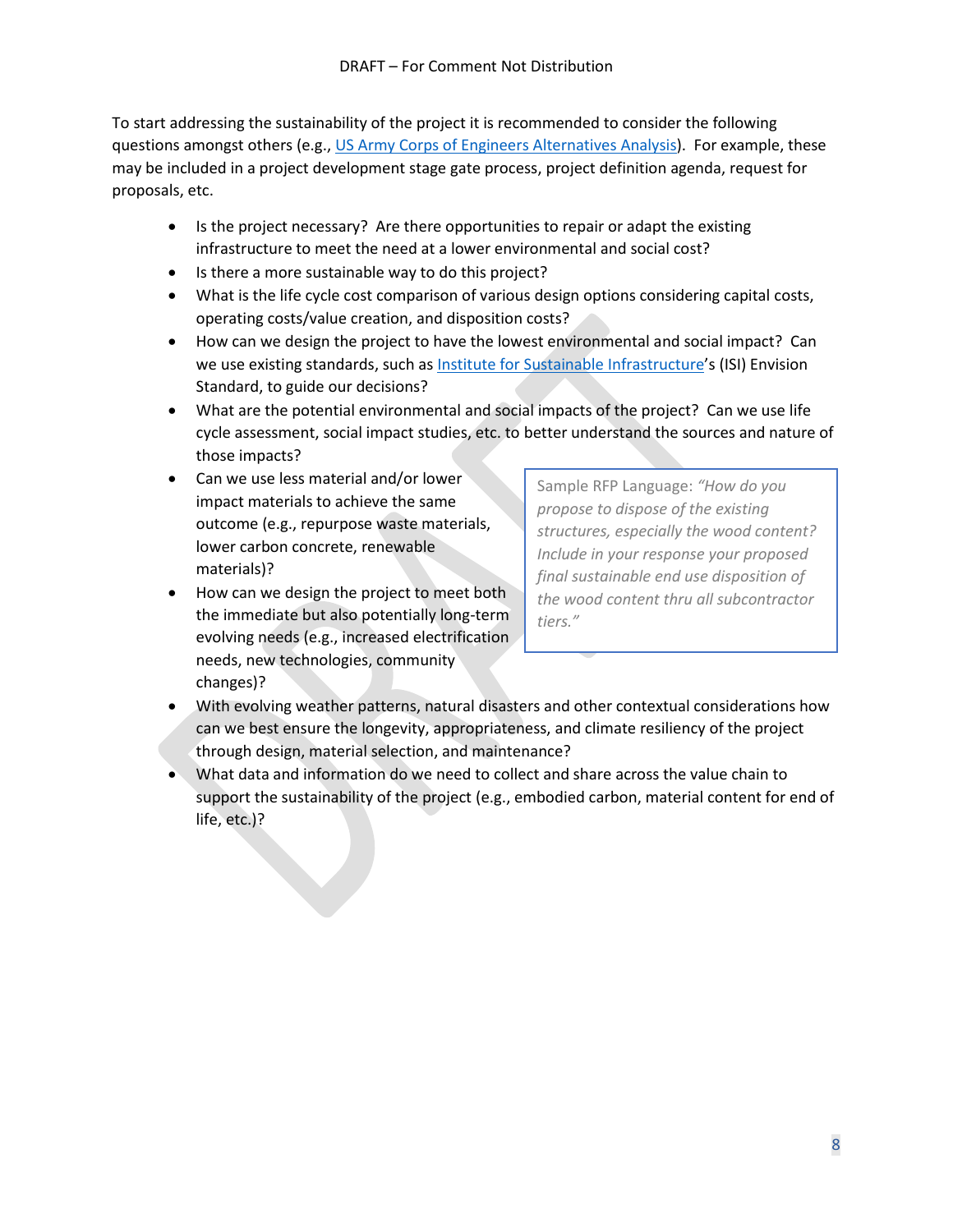The following resources have been identified as particularly valuable in supporting a deeper understanding of sustainable construction service practices. They are referenced throughout this document, but we encourage you to explore them further.

- [The Sustainable Facilities Tool \(SFTool\)-](https://sftool.gov/) a collection of resources that is used by the United States General Services Administration to incorporate sustainability into project planning and design, procurement, operations, and maintenance.
- [The Whole Building Design Guide \(WBDG\)-p](https://www.wbdg.org/)rovides up-to-date information and resources on integrated 'whole building' design techniques and technologies. Resources include design tools, federal mandates, government and non-governmental standards, and in-depth technical summaries on various topics. Additionally, sample specification language can be found for a multitude of materials and topics.
- [The Supply Chain School-](https://www.supplychainschool.co.uk/) a free resource out of the United Kingdom that provides a wealth of trainings, informational articles, and learning opportunities to strengthen the sustainability of supply chain operations and procurement practices specific to the construction industry.
- [The Institute for Sustainable Infrastructure \(ISI\)-](https://sustainableinfrastructure.org/) an education and research non-profit organization that developed and manages Envision, a framework that encourages systemic changes in planning, design, and delivery of sustainable, resilient, and equitable civil infrastructure through education, training, and third-party project verification.
- [The Environmental Protection Agency's Sustainable Management](https://www.epa.gov/smm/sustainable-management-construction-and-demolition-materials) of Construction and [Demolition Materials-](https://www.epa.gov/smm/sustainable-management-construction-and-demolition-materials) guidance on construction and demolition (C&D) materials generated during the construction, renovation, and demolition of buildings, roads, and bridges.
- [The USACE Sustainable Infrastructure Practices Guidebook-](https://www.publications.usace.army.mil/Portals/76/Users/182/86/2486/EP%201100-2-2.pd) a guidance document crafted by the U.S. Army Corps of Engineering to support the implementation of economically and environmentally sustainable practices in civil works construction and infrastructure.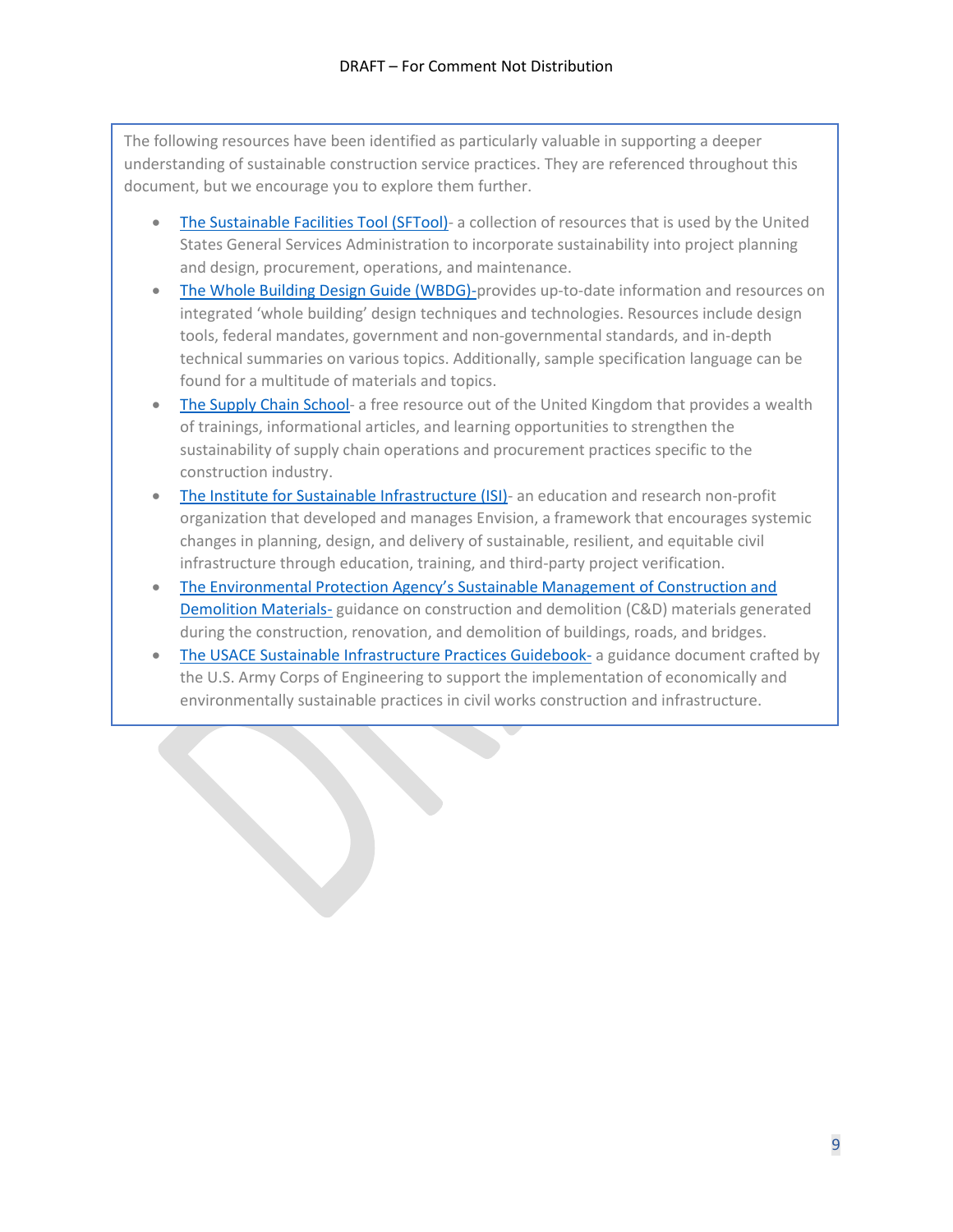Successful General Construction Practice Case Studies:

Taking full advantage of an existing developed site, the construction of a new rental car hub at the Portland International Airport managed to reduce potable water consumption by an impressive 99.5%. They did this by harvesting and reusing rooftop rainwater and additionally boosted stormwater storage capacity by 180%. Furthermore, use of automatic lighting and state of the art LED bulbs aided in a 31% reduction of overall energy use. (Source: Institute for Sustainable Infrastructure "Rental Car Quick Turnaround QTA Facility" April 2021. Learn more [here\)](https://sustainableinfrastructure.org/project-awards/rental-car-quick-turnaround-qta-facility/)

The development of Albion Riverside Park in Los Angeles, California, utilized best practices in siting, design, and soil remediation processes to turn 6 acres of contaminated industrial land into a safe outdoor space for the neighboring community. Through decontamination and implementation of bioswales, permeable pavement, underground infiltration galleries, and bioretention areas the Albion Riverside Park increased water management to divert 85% of annual rainwater in a safe and pollution free manner. (Source: Institute for Sustainable Infrastructure "Albion Riverside Park Project" March 2020. Learn more [here\)](https://sustainableinfrastructure.org/project-awards/albion-riverside-park-project/)

Below are key practices that should be considered in all Construction Services elements. These may be aligned with or go beyond federal, state, local, or municipal regulations that should always be reviewed and met at a minimum.

<span id="page-9-0"></span>

| Service<br>Category | <b>General Construction Service Successful Practice Description</b>                                                                                                                                                                                                                                                                                                                                                                                                                                                                                                                                                                                                                                                |
|---------------------|--------------------------------------------------------------------------------------------------------------------------------------------------------------------------------------------------------------------------------------------------------------------------------------------------------------------------------------------------------------------------------------------------------------------------------------------------------------------------------------------------------------------------------------------------------------------------------------------------------------------------------------------------------------------------------------------------------------------|
| <b>Design</b>       | Consider opportunities to incorporate sustainability into the design of the<br>project. Most impacts will be determined by decisions made in the design phase.<br>Once the design is set, reducing those impacts becomes increasingly difficult.<br>Key considerations include siting, material selection, material reduction<br>strategies, design for longevity, efficiency of use or repair, community<br>contributions, design for end of life, etc. Successful practices include requiring<br>designs to meet sustainability criteria (e.g. Envision V3 standard), requesting<br>more sustainable options or recommendations, or setting internal goals such as<br>reduced material consumption.              |
| <b>Siting</b>       | Avoid constructing on a site that has been identified as being of high ecological or<br>cultural value. Project teams unsure of whether their site is of high ecological<br>value should consider the factors outlined on page 127 of the Envision Guidance<br>Manual V3. "Through construction, noise, light pollution, removal of vegetation,<br>and other practices, infrastructure projects can have negative impacts on these<br>areas as well as the local biodiversity. Problems associated with a poorly sited<br>project are difficult to correct after construction. Preventing impacts by selecting<br>appropriate sites during planning is significantly more effective." <sup>3</sup> Siting properly |

<span id="page-9-1"></span><sup>3</sup> Institute for Sustainable Infrastructure, 'Envision Sustainable Infrastructure Framework', *The Institute for Sustainable Infrastructure, 2018, [https://isi-projects-](https://isi-projects-documents.s3.amazonaws.com/prod/files/static/31/k9ohYfnYjZkVkLTZ/Envision%20Guidance%20Manual%20%28v3%29.pdf)*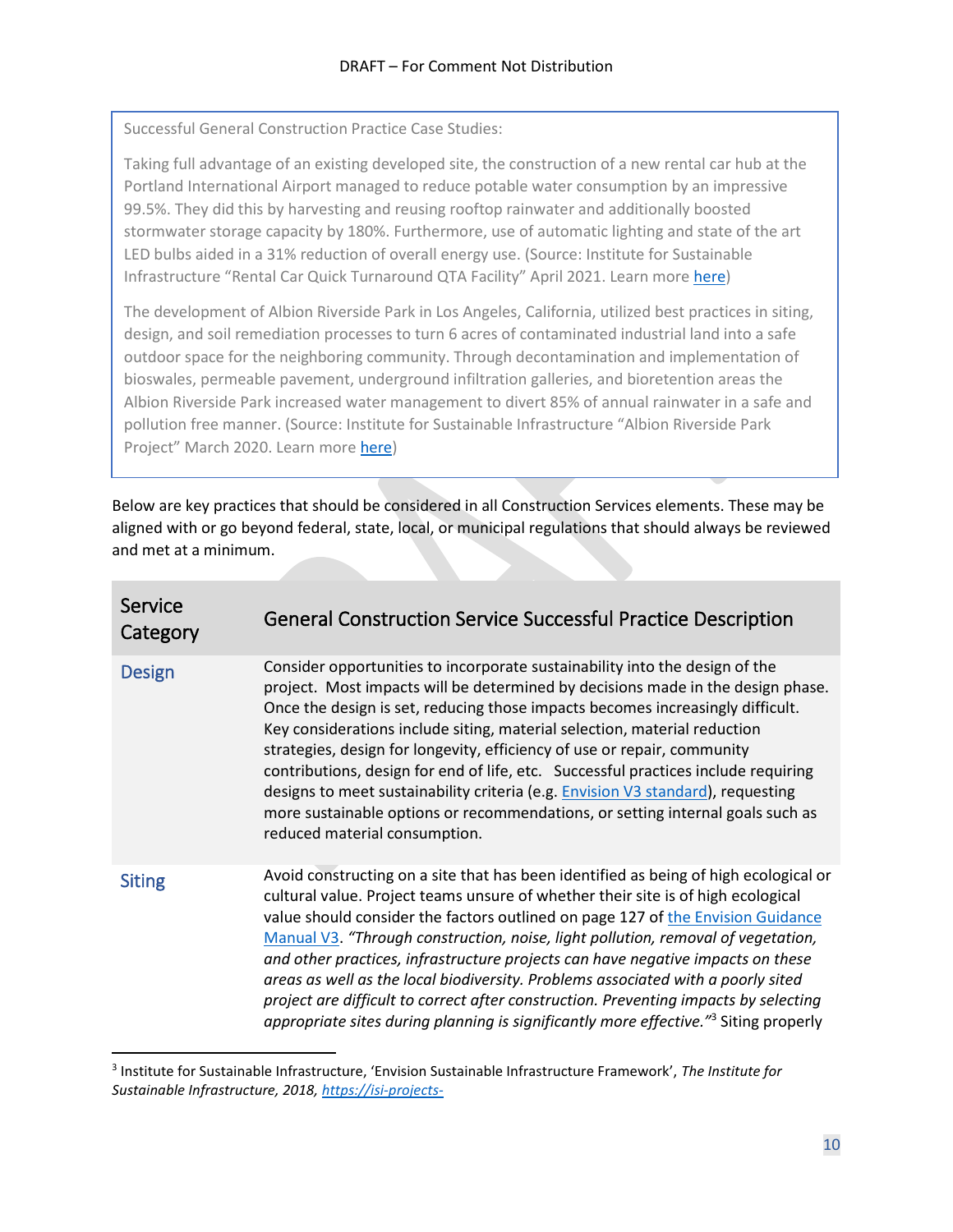can ensure that minimal impact to the local ecosystems is made through construction. Additionally, appropriate site management can reduce erosion, light pollution, the heat island effect, and construction-related pollution.<sup>4</sup> Organizations may also want to consider revitalizing land that is considered a brownfield<sup>5</sup>. "It is estimated that there are more than 450,000 brownfields in the *U.S.. Cleaning up and reinvesting in these properties increases local tax bases, facilitates job growth, utilizes existing infrastructure, takes development pressures off of undeveloped, open land, and both improves and protects the environment."*

Understand the potential impacts of siting locations from an environmental justice perspective. "The principles of environmental justice call for fairness, regardless of race, color, national origin, or income, in the development of laws and regulations that affect every community's natural surroundings, and the places people live, work, play and learn." 6 Review considerations from state and/or federal government to identify communities with high pollution and vulnerability.

#### <span id="page-10-0"></span>Site Access and Road

Matting

Building

Creating mat-covered pathways/roads for vehicles and equipment to traverse can significantly reduce the risk of soil erosion, soil compaction, and soil mixing. Minimization of habitat disturbances will protect drain tile in agricultural fields, wetlands, endangered species, and avoid job-site to job-site transfer of invasive species. A major reduction of safety incidents will be gained by protecting labor forces from injury and equipment from premature wear and tear. Utilities can expect contractors to work 365 days a year, maintaining the quoted construction schedule by avoiding imminent weather delays only because they matted the Right-Of-Way (ROW). Considering alternative matting such as cross laminated timber (CLT) ─also known as glue laminated mats and plastic mats ─ that can reduce carbon emissions by up to 50% from reduced trucking and transportation impacts. Matting should be chosen specifically for each site, as specialty matting may be needed for more sensitive and challenging terrains including wetlands and uneven terrain.

Fuel Consumption – up to 50% reduction in fuel consumption for site access construction is gained using CLT or plastic mats.

Noise Pollution – a 40-50% reduction in site access construction noise can be gained from the use of glue laminated CLT or plastic mats due to a faster installation through more mats being moved down the ROW at one time.

*[documents.s3.amazonaws.com/prod/files/static/31/k9ohYfnYjZkVkLTZ/Envision%20Guidance%20Manual%20%28v](https://isi-projects-documents.s3.amazonaws.com/prod/files/static/31/k9ohYfnYjZkVkLTZ/Envision%20Guidance%20Manual%20%28v3%29.pdf) [3%29.pdf,](https://isi-projects-documents.s3.amazonaws.com/prod/files/static/31/k9ohYfnYjZkVkLTZ/Envision%20Guidance%20Manual%20%28v3%29.pdf) (accessed 18 April 2022)*

<sup>4</sup> Sustainable Facilities Tool, 'Sustainable Sites', *The Sustainable Facilities Tool,* 2019, <https://sftool.gov/learn/about/46/sustainable-sites> (accessed 18 April 2022)

<sup>5</sup> Environmental Protection Agency, 'Overview of EPA's Brownfields Program', *epa.gov,* 2021, [https://www.epa.gov/brownfields/overview-epas-brownfields-program,](https://www.epa.gov/brownfields/overview-epas-brownfields-program) (accessed 18 April 2022)

<sup>6</sup> [Environmental Justice Program | CalEPA](http://calepa.ca.gov/EnvJustice/)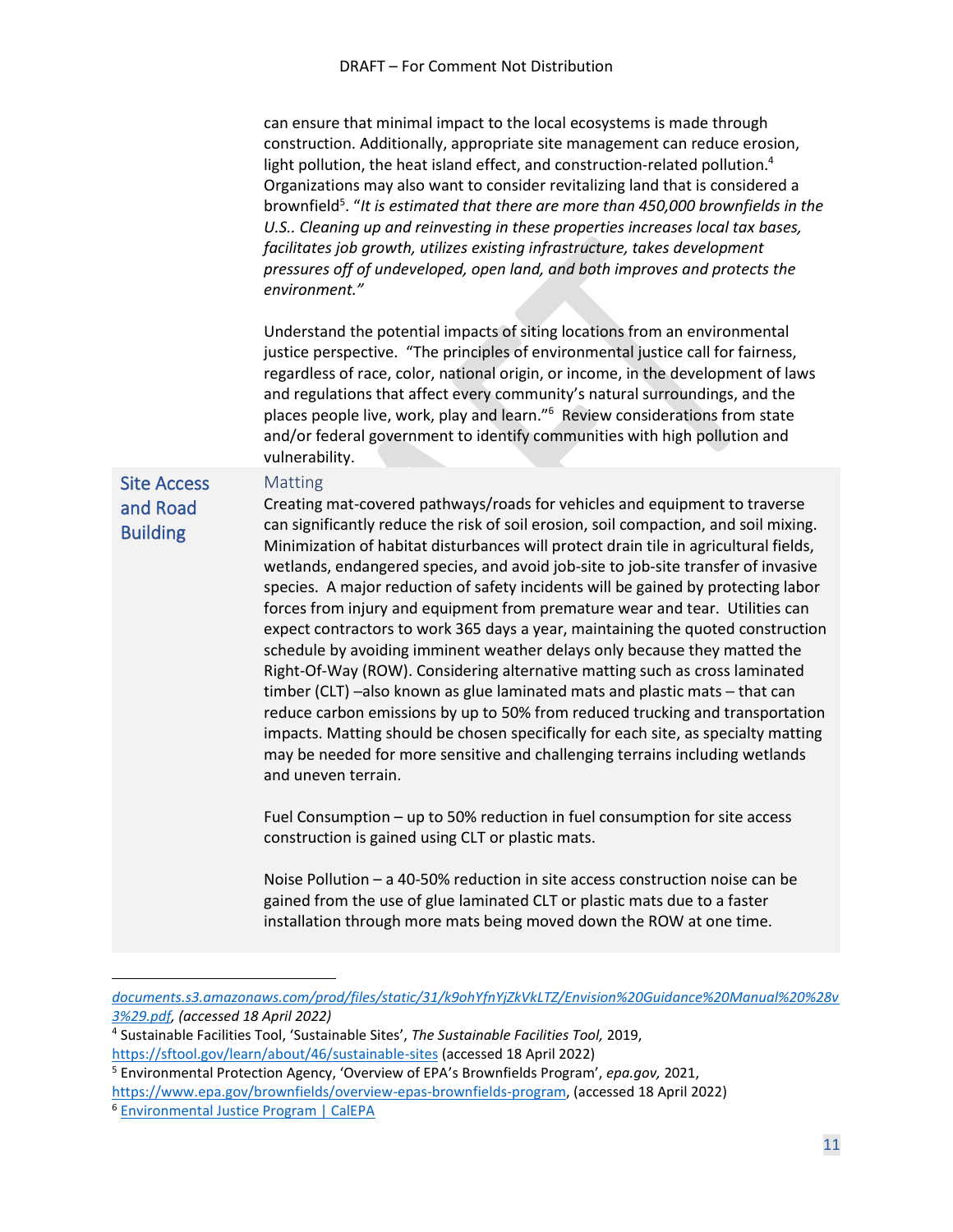End-of-Life – CLT mats can be ground up into mulch and sold off as such, left in the ROW as ground cover and filler sediment control, or sent to a Bio-Fuel producer like Mid-Michigan Recycling, a Consumers Energy owned company, for turning into energy.  $7$ 

#### Sustainable material alternatives

Road building for construction typically relies on asphalt, cement, or other carbon-intensive materials. Using sustainable or recycled materials (Recycled Concrete Aggregate, Reclaimed Asphalt Pavements, etc.) or alternate methods (permeable pavement, etc.) can reduce the impact of this aspect of construction.<sup>8</sup>

<span id="page-11-0"></span>Jobsite Planning and Management

#### Jobsite Safety

Projects can only be considered truly sustainable when the safety, health, and welfare of their workers is ensured. Project planning should include a thorough jobsite hazard analysis (JHA) to protect all crew members by mitigating hazards through activity planning & procedures and specified personal protection equipment. Each crew leader should be required to conduct a daily JHA with their crews.

#### Pollution prevention

Potential pollutants brought to or generated on the jobsite should be managed to prevent coming into contact with rainwater. Spill kits must be fully stocked and readily available. Chemicals stored onsite should be off the ground and covered. Dumpsters should be covered when not in use. All concrete and associated wash should be collected in an impervious concrete washout located in an upland area. Drill slurry should be managed to prevent discharge into water ways and wetlands. Personal trash should be removed daily from site, and construction debris collected. In ecologically sensitive areas extra measures should be specified to prevent and catch leaks from equipment.

#### Temporary Erosion and Sediment Control (ESC)

Besides being a basic requirement of most construction permits, ESC prevents sediment and other potential pollutants from entering storm sewers or storm

<sup>7</sup> Sterling Cross-Laminated Timber "CLT (Cross-Laminated Timber) MATS 101", *Sterling Solutions,* 2022, [https://www.sterlingsolutions.com/blog/clt-mats-101-cross-laminated-timber/,](https://www.sterlingsolutions.com/blog/clt-mats-101-cross-laminated-timber/) (accessed 25 April 2022) <sup>8</sup> The Remi Network, 'The green alternative to traditional asphalt', *The Remi Network,* 2013, [https://www.reminetwork.com/articles/the-green-alternative-to-traditional-asphalt/,](https://www.reminetwork.com/articles/the-green-alternative-to-traditional-asphalt/) (accessed 18 April 2022), Electric Utility Industry Sustainable Supply Chain Alliance, '[EUISSCA Construction Materials Playbook](https://anthesisllc.sharepoint.com/Clients%20AM/EUISSCA/2022/Work%20Teams%20and%20RTs/Construction/Construction%20Services%20Playbook/EUISSCA%20Construction%20Materials%20Playbook)', 2021, [https://www.euissca.org/construction-playbook-09-2021.html,](https://www.euissca.org/construction-playbook-09-2021.html) (accessed 18 April 2022), Journal of Cleaner Production, 'Sustainable Road Paving: Materials, Design, Construction, and Maintenance', *Science Direct,* 2019, [https://www.sciencedirect.com/journal/journal-of-cleaner-production/special](https://www.sciencedirect.com/journal/journal-of-cleaner-production/special-issue/10Q9D5Q33JP)[issue/10Q9D5Q33JP,](https://www.sciencedirect.com/journal/journal-of-cleaner-production/special-issue/10Q9D5Q33JP) (accessed 18 April 2022), World Highways, 'Sustainable road construction: current practices and future concepts', *World Highways,* 2015,

[https://www.worldhighways.com/wh3/wh5/wh6/feature/sustainable-road-construction-current-practices-and](https://www.worldhighways.com/wh3/wh5/wh6/feature/sustainable-road-construction-current-practices-and-future-concepts)[future-concepts,](https://www.worldhighways.com/wh3/wh5/wh6/feature/sustainable-road-construction-current-practices-and-future-concepts) (accessed 18 April 2022)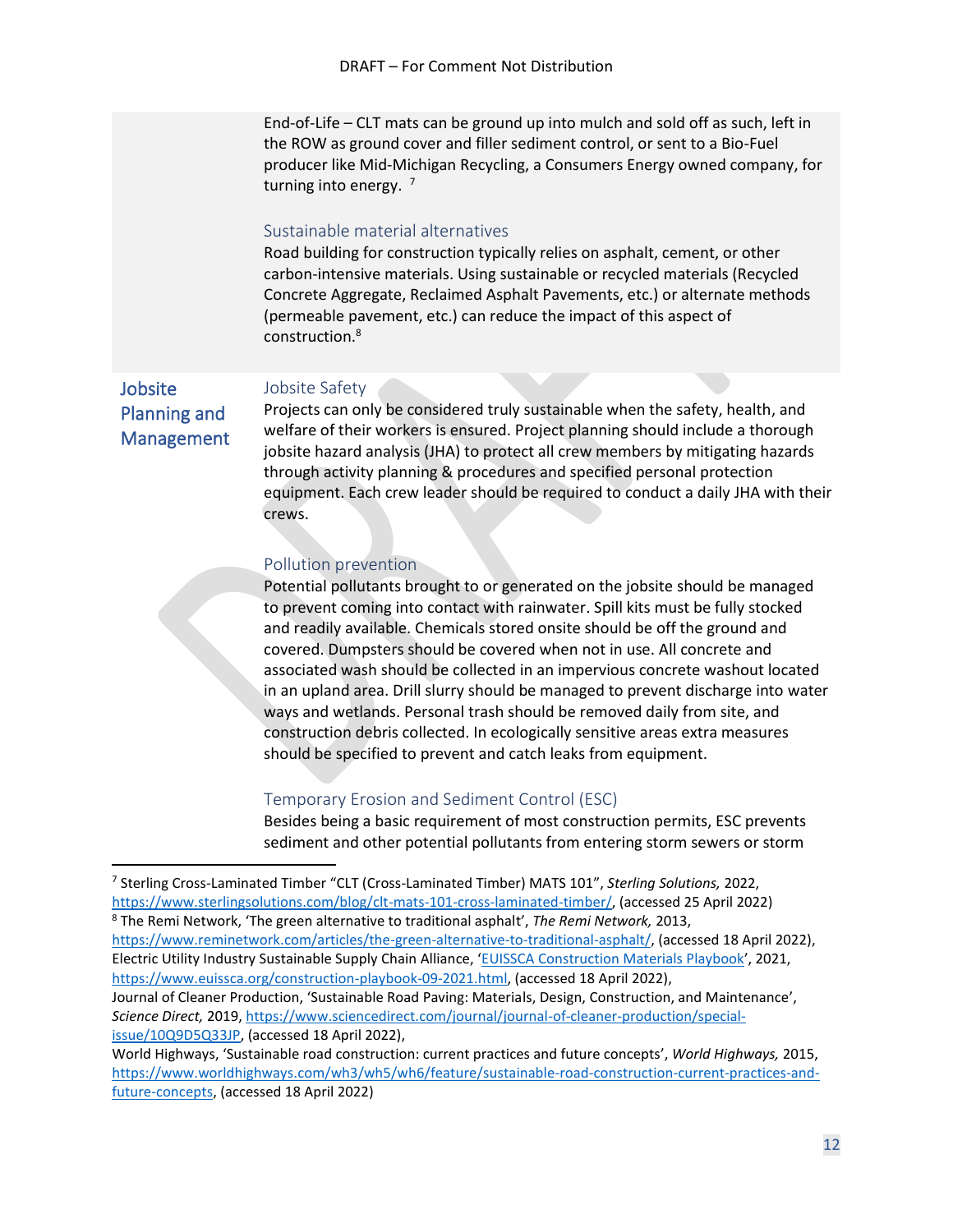drains, waterways, and wetlands. Incorporating ESC into the project design should include minimization and timely stabilization of ground disturbance, managing flow of stormwater across the jobsite, thoughtful placement of controls to treat sediment-laden water, and prompt removal of controls. Additionally, ensure crew foremen are trained in the installation, maintenance, and removal of ESC.

#### Permanent Site Stormwater Management

The final layout of the project site should consider changes in hydrology, addressing both water quality and quantity. Water quality measures such as bioswales or bioretention can be very effective in removing pollutants from the first ½ -1" of runoff while providing some ecological benefit. If the design results show an increased runoff from the site, some form of retention or detention may be required to control flooding and minimize impacts to receiving bodies of water, water ways, and private neighboring property.

#### Natural and Cultural Resource Protection

The project design should identify and avoid natural and cultural resources through planning for access, equipment pads, and laydown areas; establishing and flagging buffers around resources; avoiding impacts to threatened or endangered species; and prevention of transporting invasive species to or from the jobsite. Procedures should be in place to stop work and report any archeological or historical resources discovered during construction.

#### Jobsite Waste Management

Management of site waste should be incorporated into jobsite management, planning, and overall project design. These site management plans should strive to avoid, re-use, minimize, or recycle all wastes generated on-site. For example, provide multiple bins to enable material separation and recycling, engage vendors to takeback packaging on return trips and/or reduce the amount of packaging needed for materials, etc..

<span id="page-12-0"></span>**Testing Services** 

#### Building materials testing

Building materials often contain harmful chemicals like lead or formaldehyde and can also be significant sources of volatile organic compounds (VOCs) (shown to be harmful to humans). Tests can be done to ensure materials are safe for humans and the environment.<sup>9</sup>

Environmental materials testing

<sup>&</sup>lt;sup>9</sup> SGS, 'Building Materials Testing', *SGS*, 2022, <u>https://www.sgs.com/en/industries-and-environment/buildings-and-</u> [infrastructures/material-production/materials-testing/building-materials-testing,](https://www.sgs.com/en/industries-and-environment/buildings-and-infrastructures/material-production/materials-testing/building-materials-testing) (accessed 18 April 2022)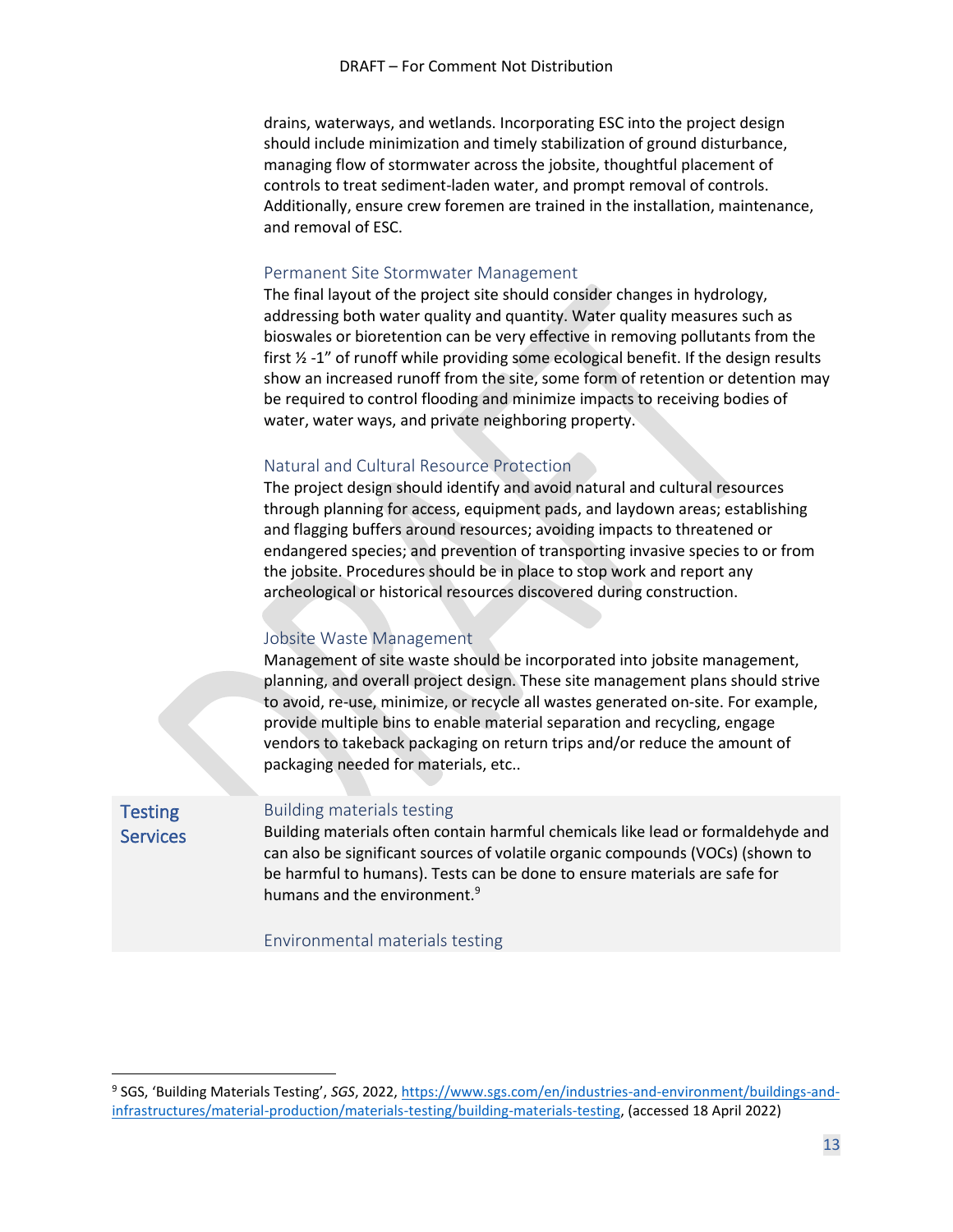<span id="page-13-1"></span><span id="page-13-0"></span>

|                                    | Construction can often negatively impact the surrounding natural environment,<br>commonly by contaminating soil, water, or air. Samples of these from the<br>construction site can be regularly tested to ensure minimal negative impact. <sup>10</sup>                                                                                                                                                                                                                                                                                                                                 |
|------------------------------------|-----------------------------------------------------------------------------------------------------------------------------------------------------------------------------------------------------------------------------------------------------------------------------------------------------------------------------------------------------------------------------------------------------------------------------------------------------------------------------------------------------------------------------------------------------------------------------------------|
| <b>Source</b><br>Locally           | Although not specific to infrastructure or electric construction, the U.S. Green<br><b>Building Council (USGBC) LEED manual is a valuable source of construction best</b><br>practices. Amongst other practices the USGBC encourages sourcing within a 100-<br>mile radius from the project site. <sup>11</sup> Procuring materials from local suppliers has<br>the potential to reduce the transportation distances to project sites resulting in<br>reduced transportation costs and carbon footprint while supporting the local<br>economy and community relationship. <sup>12</sup> |
| <b>Shipping</b>                    | Using low carbon shipping options<br>Several common methods of shipping are significant sources of emissions.<br>Choosing low carbon options (cargo ships, trains, EVs, bundled shipping, etc.)<br>rather than high carbon options (planes, trucks, etc.) can have a significant<br>impact. <sup>13</sup>                                                                                                                                                                                                                                                                               |
| <b>Energy</b><br><b>Efficiency</b> | Utilizing low energy and long-lasting technologies reduce emissions greatly. Using<br>LED lighting options for site and warehouse operations can create a safe and<br>efficient work environment. Solar powered signage can be used rather than<br>diesel generator powered options to lower emissions.                                                                                                                                                                                                                                                                                 |
| <b>Fuel</b><br>Switching           | Choosing the lowest carbon-intensity option<br>Depending on the context where fuel switching is applied, moving from propane<br>or fuel oil to natural gas or electric power (in operations, equipment, etc.) can<br>represent significant carbon savings. Biofuels are also increasingly economical for<br>use in heavy equipment. <sup>14</sup>                                                                                                                                                                                                                                       |

<sup>12</sup> T&D World, 'CL&P Explores Sustainable Substations' *T&D World,* 2012,

<span id="page-13-3"></span><span id="page-13-2"></span><sup>&</sup>lt;sup>10</sup> Atlantic Environmental, 'Air Sampling/ Testing at Construction Sites', 2019, [https://www.atlenv.com/air](https://www.atlenv.com/air-monitoring-at-construction-sites)[monitoring-at-construction-sites,](https://www.atlenv.com/air-monitoring-at-construction-sites) (accessed 18 April 2022), Environmental Testing, 'Environmental Testing', 2022, [https://www.intertek.com/testing/environmental/,](https://www.intertek.com/testing/environmental/) (accessed 18 April 2022)

<sup>11</sup> LEED, 'LEED v4 for BUILDING DESIGN AND CONSTRUCTION', *United States Green Building Council,*  2019[,https://www.usgbc.org/sites/default/files/LEED%20v4%20BDC\\_07.25.19\\_current.pdf,](https://www.usgbc.org/sites/default/files/LEED%20v4%20BDC_07.25.19_current.pdf) (accessed 18 April 2022)

[https://www.tdworld.com/substations/article/20955734/clp-explores-sustainable-solutions,](https://www.tdworld.com/substations/article/20955734/clp-explores-sustainable-solutions) (accessed 18 April 2022)

<sup>13</sup> H. Ritchie, 'Which form of transport has the smallest carbon footprint?', *Our World in Data,* 2020, <https://ourworldindata.org/travel-carbon-footprint>, (accessed 18 April 2022), Time for Change, 'C02 emissions for shipping of goods', *Time for Change,* 2019, [https://timeforchange.org/co2-emissions-for-shipping-of-goods/,](https://timeforchange.org/co2-emissions-for-shipping-of-goods/) (accessed 18 April 2022)

<sup>14</sup> International Finance Corporation, 'Fuel Switching', *International Finance Corporation,* 2022, [https://timeforchange.org/co2-emissions-for-shipping-of-goods/,](https://timeforchange.org/co2-emissions-for-shipping-of-goods/) (accessed 18 April 2022), Government of Canada, 'Fuel Switching Opportunities in Canadian Industrial Sectors', *Government of Canada,* 2018, [https://www.nrcan.gc.ca/energy-efficiency/transportation-alternative-fuels/fuel-switching-opportunities](https://www.nrcan.gc.ca/energy-efficiency/transportation-alternative-fuels/fuel-switching-opportunities-canadian-industrial-sectors/21266)[canadian-industrial-sectors/21266](https://www.nrcan.gc.ca/energy-efficiency/transportation-alternative-fuels/fuel-switching-opportunities-canadian-industrial-sectors/21266) (accessed 18 April 2022), CONEXPO, 'The Death of Diesel? Alternative Fuels for Construction Equipment' *CONEXPO,* 2022[, https://www.conexpoconagg.com/news/the-death-of-diesel](https://www.conexpoconagg.com/news/the-death-of-diesel-alternative-fuels-for-construc)[alternative-fuels-for-construc,](https://www.conexpoconagg.com/news/the-death-of-diesel-alternative-fuels-for-construc) (accessed 18 April 2022)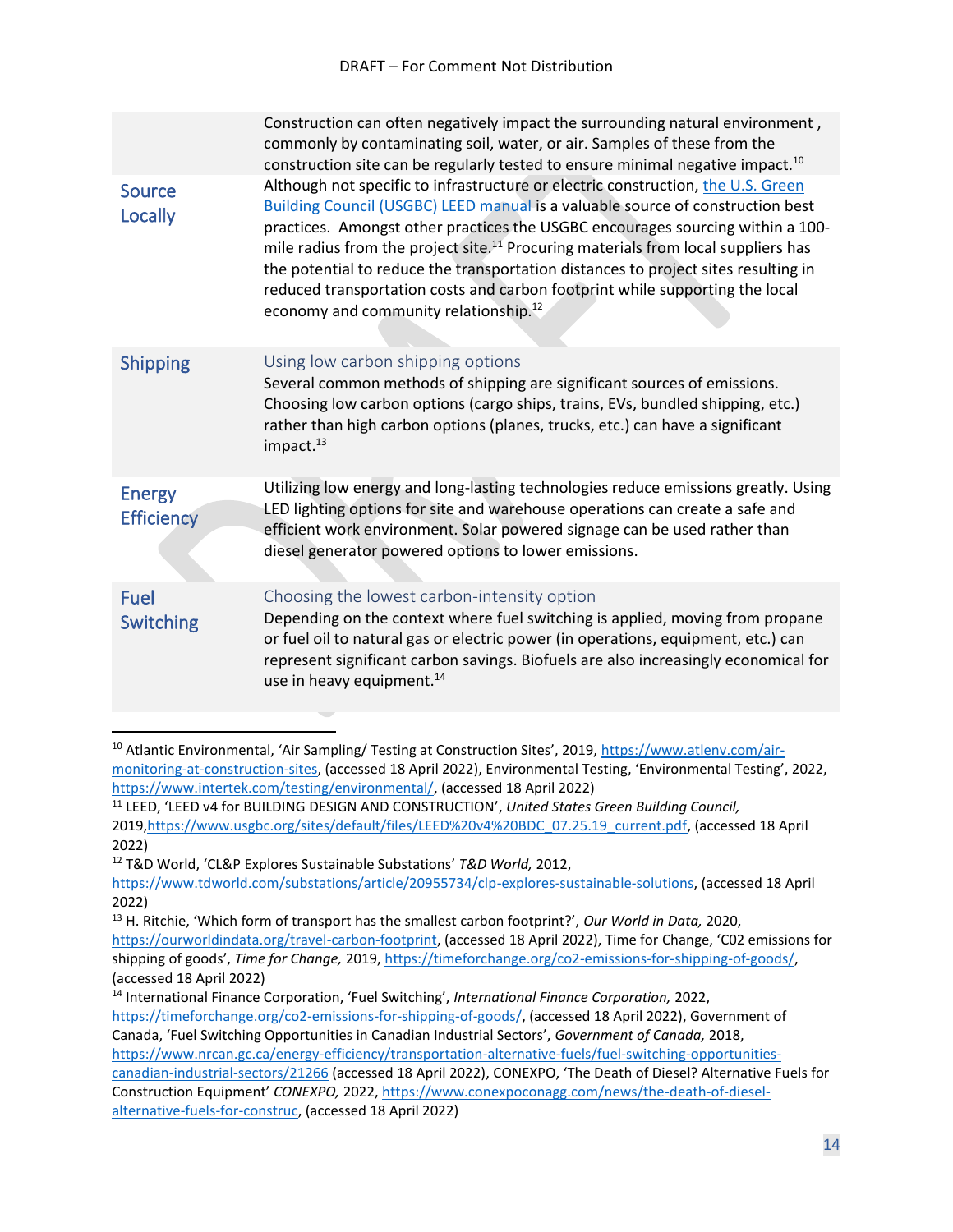#### Reducing overall fuel consumption

Other practices to reduce fuel consumption include reducing number of deliveries; minimizing unnecessary idling of vehicles and equipment, reuse of soils or other materials on-site to decrease truck traffic to and from site; and waterborne/rail transportation of materials instead of trucking, where available. Additionally, purchasing updated vehicle models with higher fuel efficiency and/or electric vehicles reduces overall fuel consumption.

### <span id="page-14-0"></span>**Additional** Procurement **Practices**

- When evaluating new suppliers/contractors, give meaningful weight to the quality of their environmental management.
- When evaluating new suppliers/contractors, give meaningful weight to the sustainability and carbon avoidance of their products and/or services.
- Specify use of environmentally preferable asphalt, concrete, and cement in all geographies it is available.
- Specify that project design includes environmentally preferable equipment/ materials/ design elements.
- Prohibit procurement of chemicals identified in local regulatory and recognized international "chemicals of concern" lists.
- Lubricants: Specify environmentally preferable alternatives for proven applications.
- Paints and coatings: Prohibit lead-based paints and specify environmentally preferable alternatives for proven applications.
- Purchase products in appropriate quantities to minimize excess waste.
- Seek ideas from prospective suppliers on how to improve and track environmental impact reductions on the specific scope of work.

#### <span id="page-14-1"></span>Additional General Construction Resources

- [Institute for Sustainable Infrastructure Envision-](https://sustainableinfrastructure.org/) Guidelines, checklists, and other resources that help infrastructure projects consider climate resilience, the natural world, resource allocation, leadership, and quality of life throughout the design, build, and maintenance phase of construction.
- [EPA Environmental Justice-](https://www.epa.gov/environmentaljustice/environmental-justice-your-community) Guiding principles of environmental justice best practices across 10 regions of the United States.
- [EPA Green Infrastructure Design and Implementation-](https://www.epa.gov/green-infrastructure/green-infrastructure-design-and-implementation) Design manuals, design tools, design challenges, and implementation case studies to aid in construction of green infrastructure that benefits water resources and the greater community.
- [EPA Brownfields and Land Revitalization-](https://www.epa.gov/brownfields) General information and technical resources on how to sustainably sanitize, revitalize, and reuse contaminated properties.
- [EPA Green Infrastructure-](https://www.epa.gov/green-infrastructure/what-green-infrastructure) Examples of green infrastructure that mitigate pollution and environmental contamination from runoff water through thoughtful and scientifically informed construction that absorbs rainwater where it falls.
- [Sterling Solutions Case Studies-](https://www.sterlingsolutions.com/resources/?resource-type=case-study&industry=0&keyword=#filterr) Collection of projects that highlight sustainable and efficient site access strategies revolving around the matting process.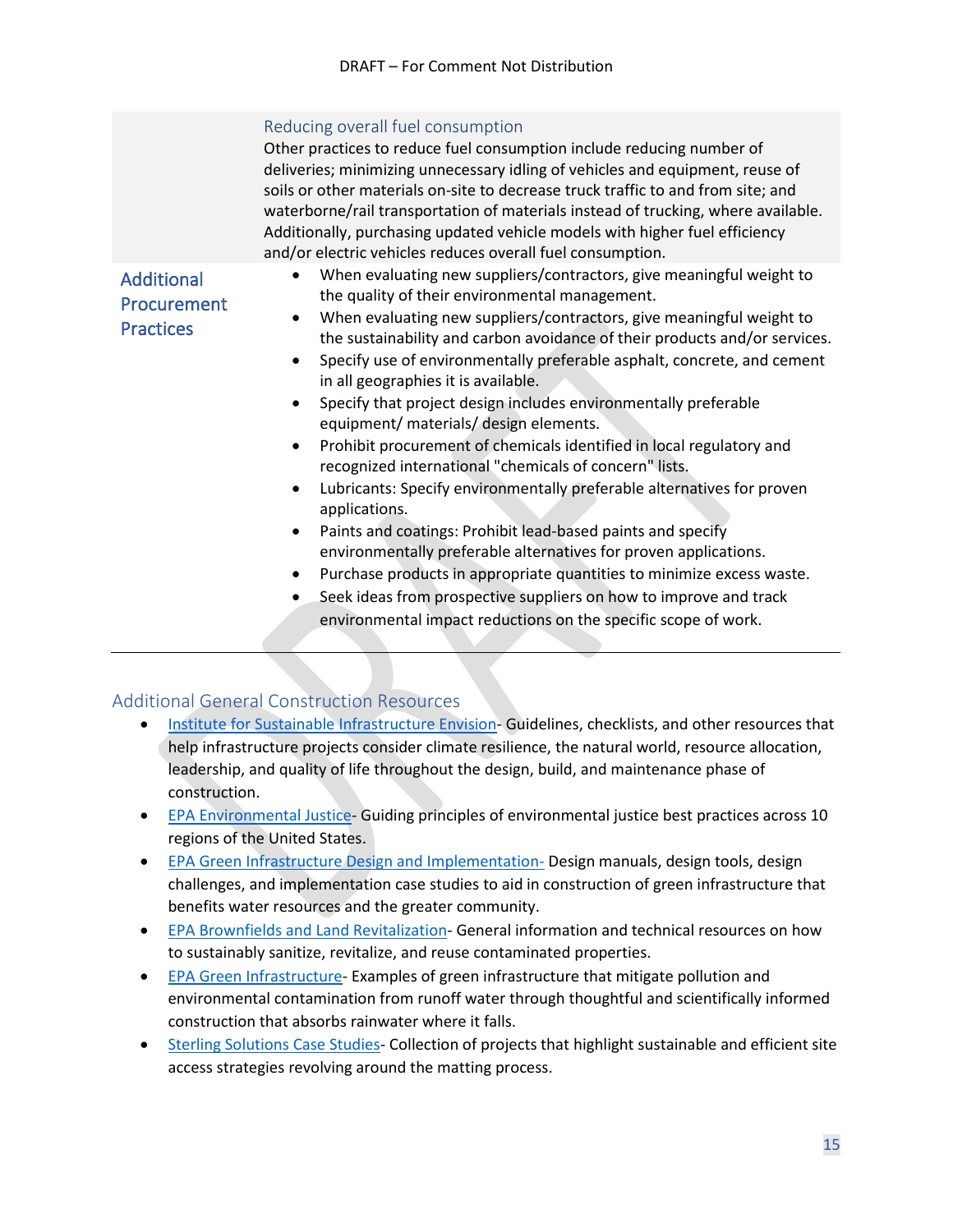- [Sterling Solutions White Papers-](https://www.sterlingsolutions.com/resources/?resource-type=white-paper) Industry white papers focusing on ground protection, the environment, and how matting solutions can be used to increase productivity and minimize site contamination.
- [Flock Freight-](https://www.flockfreight.com/)A shared truckload approach to improve delivery times and minimize carbon footprint of shipping.
- [Supply Chain School Construction Learning Pathways-](https://www.supplychainschool.co.uk/markets/construction/) The Supply Chain School's resource hub for all things construction related. Learning pathways include short lessons on carbon reporting, resource efficiency, and carbon reduction and offsetting.
- [SFTool Erosion Control Materials-](https://sftool.gov/greenprocurement/green-products/16/roadway-construction/1347/erosion-control-materials/0) Procurement information for federally preferred erosion control products and materials.
- [SFTool Alternative Fuels-](https://sftool.gov/gpcsearch?Query=Alternative+Fuels) Procurement information for federally preferred fuel alternatives, fleet maintenance, alternative fuel vehicles, and energy in various forms.
- [SFTool Sustainable Sites-](https://sftool.gov/learn/about/46/sustainable-sites) Guiding principles and suggestions to incorporate sustainability into site selection and development.
- [SFTool Sustainable and Alternative Materials and Resources-](https://sftool.gov/learn/about/43/materials-resources) Guidance and resources related to commonly used sustainable building materials.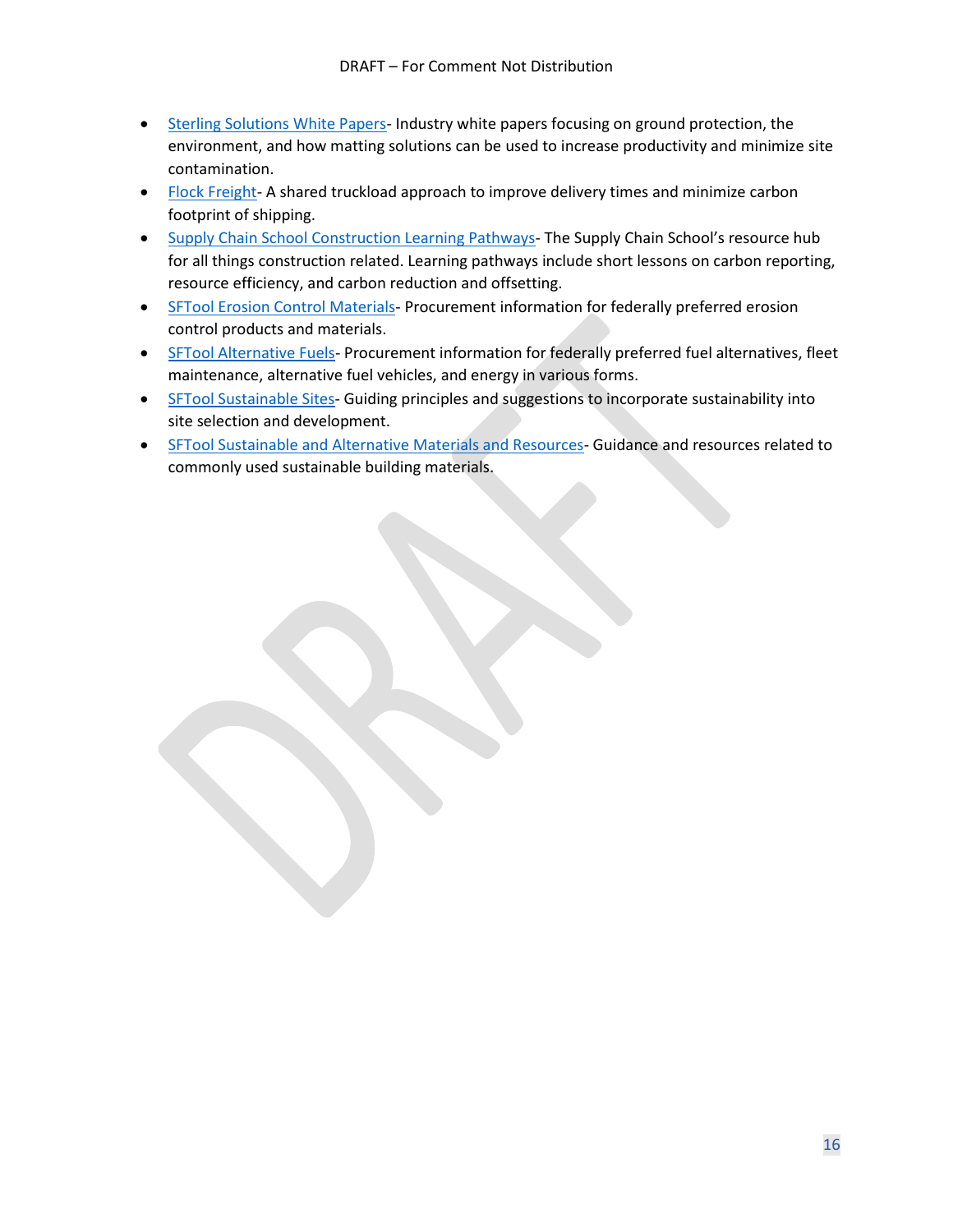## <span id="page-16-0"></span>Civil Construction Overview

Civil construction is an industry comprised of diverse services, companies, and individuals that create or maintain infrastructure to support human-made and/or natural systems and structures. The industry directly interacts with water, earth, and humans, and has the potential to pose serious risks to each. Sustainability, as defined in the introduction, can be considered at each and every step of the civil

construction phase in order to mitigate these risks: siting a construction site should involve consideration of environmental value of the area; bringing in construction equipment and choosing materials should consider the environmental impact of each; testing finished sites should involve an assessment of potential damages; building structures and landscaping should be done for maximum efficiency and minimal negative impact. Practices can potentially harm the health of local communities, ecosystems, and the monetary success of projects. Luckily each major element of the civil construction process for electric utilities has practices that can help address these sustainability risks. Whether it is using better insulating materials for foundations or using proven practices to minimize chemical and/or polluted water runoff and erosion, there are plenty of services and actions that can be easily implemented into civil construction work plans to protect your business, community, and environment. By implementing these, a supplier can boost their value in a time of heightened awareness on environmental impact, while also doing good for the planet and people. In the following section, the successful sustainability practices for several major civil construction actions will be explained and linked for further information.

SAMPLE SPECIFICATION: Aston University Sustainable Construction Specification – "6.2 Responsible Sourcing A Cradle-to-Cradle approach should be taken for the key building materials and furnishings that are used. A feasibility study must be done to look at sustainable alternatives and/or the sustainable standards of the building materials being recommended for use. These include of the following: Building Elements • Brick (including clay tiles and other ceramics) • Pavers (concrete, clay) • Resin-based composites and materials, including GRP and polymeric render • Concrete (including in-situ and pre-cast concrete, blocks, tiles, mortars, cementitious renders, etc.)…" see the full specificatio[n here](https://www2.aston.ac.uk/EasySiteWeb/Sustainable-Construction-Specificationeccf.pdf)

Successful Civil Construction Practice Case Studies:

Reconstruction of New York City pump station utilizing regionally sourced and recycled materials, sophisticated energy management systems, and strategic water capacity upgrades resulted in 93% improvement of water storage capacity and 10% overall energy reduction (Source: Institute for Sustainable Infrastructure "NYC 235<sup>th</sup> Street Pumping Station" August 2020. Learn more [here\)](https://sustainableinfrastructure.org/project-awards/reconstruction-of-235th-street-pumping-station/)

Redevelopment of taxiways and runways at DTW incorporated heavily recycled materials to divert 90% of construction waste from landfills, planted unique and native seed mixtures at property line to deter wildlife from airfield and reduce need for mowing, and relied on stakeholder engagement in process from inception to reach a 10% reduction in GHGs throughout the project. (Source: Institute for Sustainable Infrastructure "Reconstruction of Runway 3L/21R and Associated Taxiways" November 2019. Learn more [here\)](https://sustainableinfrastructure.org/project-awards/reconstruction-of-runway-3l21r-and-associated-taxiways/)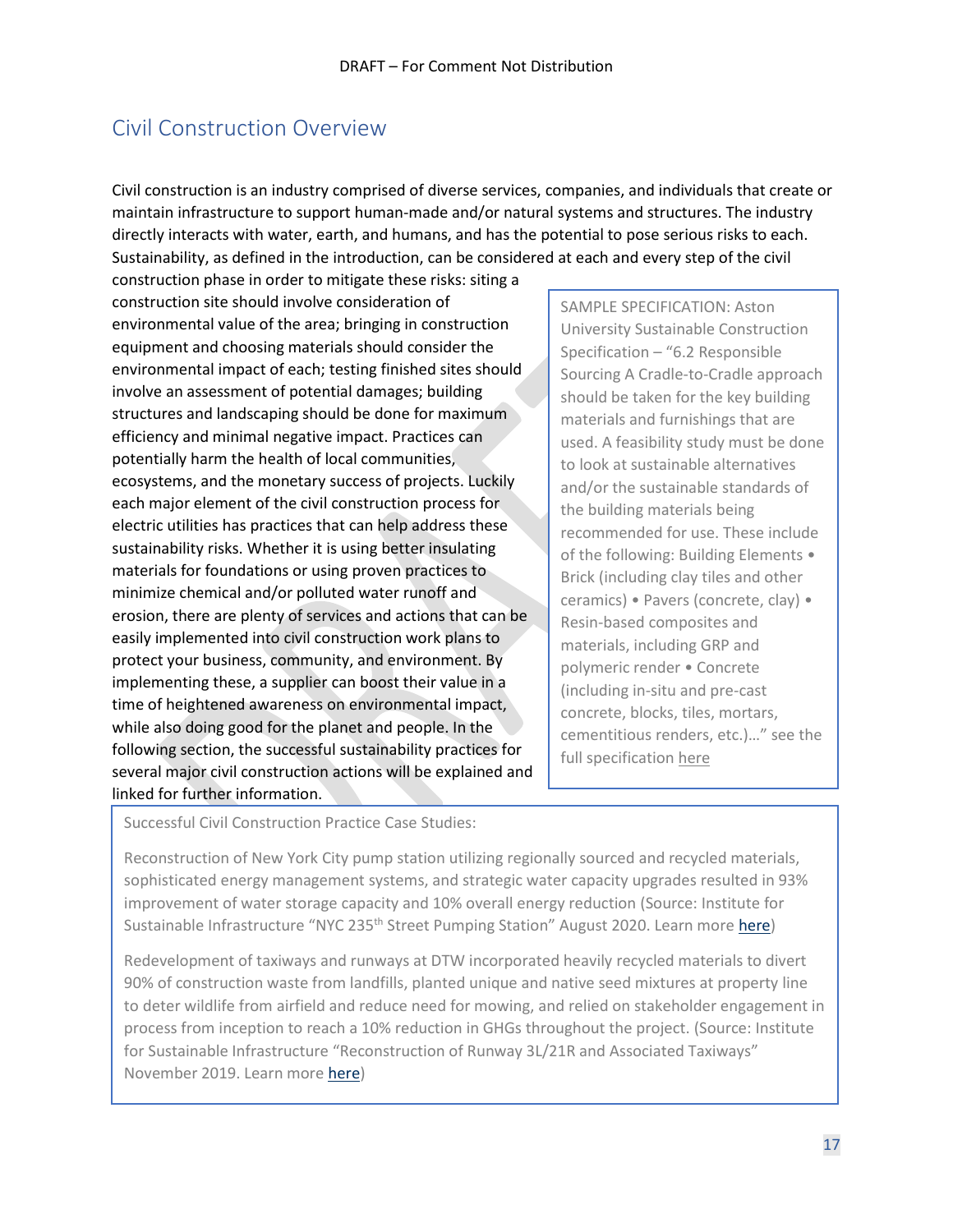<span id="page-17-0"></span>

| <b>Service</b><br>Category           | <b>Additional Civil Construction Specific Practices</b>                                                                                                                                                                                                                                                                                                                                                                                                                                                                                |
|--------------------------------------|----------------------------------------------------------------------------------------------------------------------------------------------------------------------------------------------------------------------------------------------------------------------------------------------------------------------------------------------------------------------------------------------------------------------------------------------------------------------------------------------------------------------------------------|
| <b>Foundation</b><br><b>Building</b> | Concrete alternatives<br>There are several kinds of "environmentally friendly concrete" (EFC), which can<br>minimize the use of highly carbon-intensive Portland cement.<br>See specifyconcrete.org for an overview of a few common "eco-friendly"<br>alternatives to traditional concrete as well as the EUISSCA Sustainable<br>Construction Materials Playbook. <sup>15</sup> Additionally, the SFTool provides key<br>information on sustainable construction products including ready-mix and site-<br>mix concrete. <sup>16</sup> |
|                                      | Cement clinker substitution<br>Clinker substitutes (supplementary cementitious materials) consist of a variety of<br>both naturally occurring and industrial byproduct materials that can be used to<br>replace a proportion of the clinker in Portland cement. This reduces production<br>cost, environmental impact and provides the added benefit of diverting industrial<br>byproducts from landfill. <sup>17</sup>                                                                                                                |
|                                      | <b>Environmental Product Declarations</b><br>"Environmental Product Declarations (EPDs) are a way for manufacturers to take<br>a comprehensive, third-party verified [life cycle assessment] LCAs, which are quite<br>complex, and turn them into standardized declaration labels for their products."18<br>The EPD provides the opportunity to compare specific materials or even suppliers<br>for the project.                                                                                                                       |
|                                      | Insulated concrete forms<br>This building technique uses pre-made concrete forms to quickly build structures<br>and foundations; the benefits include higher energy efficiency, better insulation,<br>fewer natural resources used in the build, less construction waste, and less energy<br>expended in construction. <sup>19</sup>                                                                                                                                                                                                   |
|                                      |                                                                                                                                                                                                                                                                                                                                                                                                                                                                                                                                        |

<sup>15</sup> Specify Concrete, 'Eco-Friendly Alternatives to Traditional Concrete', *Specify Concrete,*

<sup>2019</sup>[,https://www.specifyconcrete.org/blog/eco-friendly-alternatives-to-traditional-concrete,](https://www.specifyconcrete.org/blog/eco-friendly-alternatives-to-traditional-concrete) (accessed 18 April 2022)

<sup>16</sup> Sustainable Facilities Tool, 'Key Sustainable Construction Products' *Sustainable Facilities Tool,* 2016, [https://sftool.gov/greenprocurement/green-products/1046/key-sustainable-construction-](https://sftool.gov/greenprocurement/green-products/1046/key-sustainable-construction-products/1626/concrete-ready-mix-site-mix/9?addon=False&active=details)

[products/1626/concrete-ready-mix-site-mix/9?addon=False&active=details,](https://sftool.gov/greenprocurement/green-products/1046/key-sustainable-construction-products/1626/concrete-ready-mix-site-mix/9?addon=False&active=details) (accessed 18 April 2022) <sup>17</sup> Global Cement and Concrete Association, 'Clinker Substitutes', *Global Cement and Concrete Association,* 2022, [https://gccassociation.org/cement-and-concrete-innovation/clinker-substitutes/,](https://gccassociation.org/cement-and-concrete-innovation/clinker-substitutes/) (accessed 18 April 2022)

<sup>18</sup> Sustainable Facilities Tool, 'Environmental Product Declarations (EPDs)' *Sustainable Facilities Tool,* 2020,

[https://sftool.gov/learn/about/402/environmental-product-declarations-epds,](https://sftool.gov/learn/about/402/environmental-product-declarations-epds) (accessed 18 April 2022) <sup>19</sup> Fox Blocks, 'Insulated Concrete Form Foundations Vs. Poured Concrete Foundation', *Fox Blocks,* 2022, [https://www.foxblocks.com/blog/icf-vs-poured-](https://www.foxblocks.com/blog/icf-vs-poured-concrete#:~:text=%20Insulated%20Concrete%20Forms%20Foundations%20%201%20ICFs,example%2C%20foundations%20built%20with%20Fox%20Blocks...%20More%20)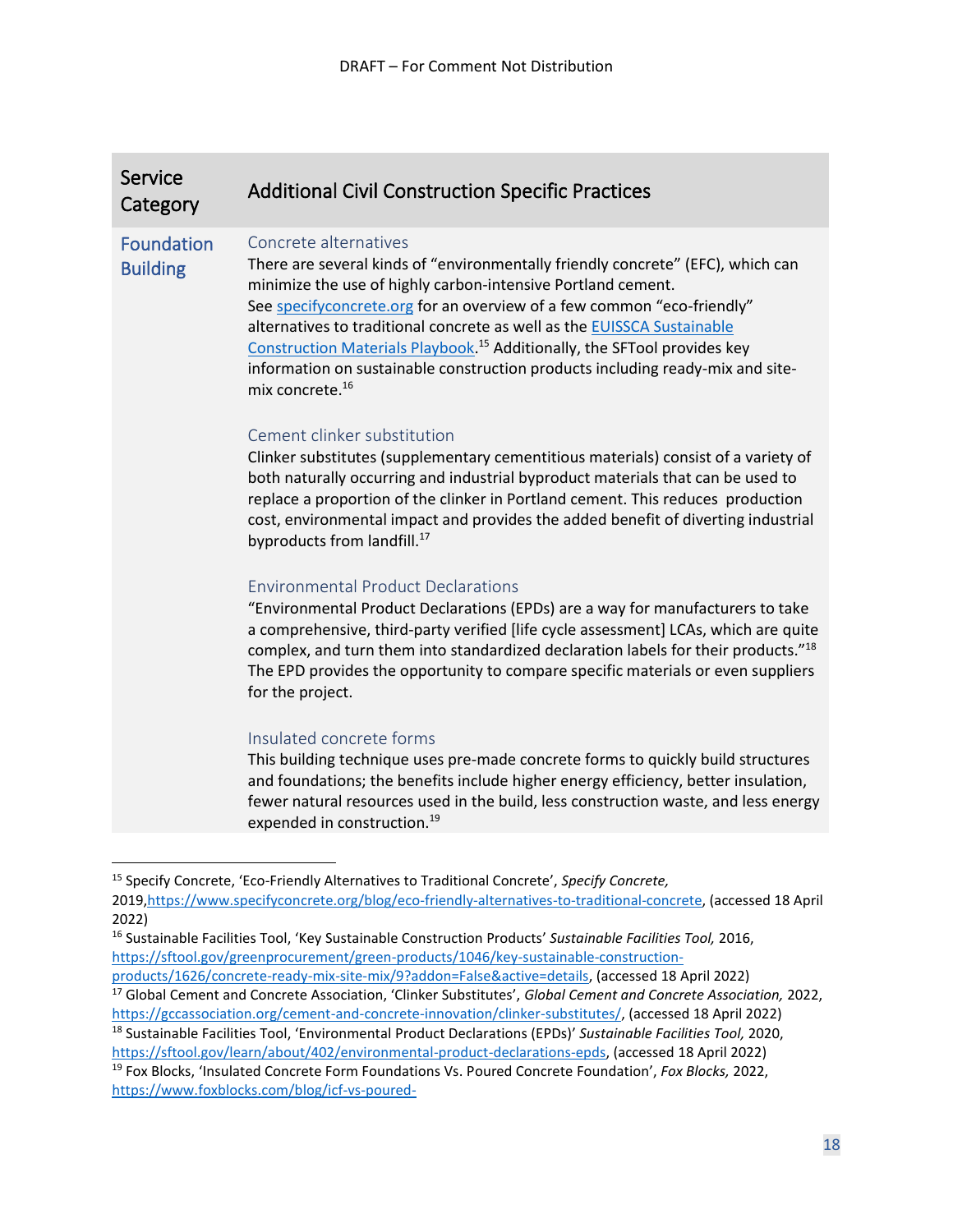#### Process efficiency in cement, aluminum, and plastics

Increasing the amount of scrap used in existing electric arc furnaces can both divert demolition waste from landfill and abate associated emissions.

#### Steel production

Process improvements, such as switching steel production to less carbonintensive processes can also significantly reduce construction emissions. One new process anticipated to be an important global alternative to current steel production is the transition from blast furnaces to using direct reduced iron in electric arc furnaces.<sup>20</sup>

#### <span id="page-18-0"></span>Excavation Hydro excavation

This is a method of excavating earth that uses water and suction to break up dirt with water and extract it into a tank. It is useful in colder climates but has the added benefits of less soil being displaced, ease of transporting extracted material, and lower carbon-intensity than traditional excavation. $^{21}$ 

One may also consider on-site dewatering techniques to reduce transportation impacts and disposal fees. $22$ 

#### Dry Vac excavation

This is a method of excavating earth that uses high powered compressed air to disturb the earths soil. The soil is then vacuumed through a flexible hose to a truck-mounted debris-tank, which can be parked hundreds of feet away from the dig site to mitigate surface damage. Dry vac excavation, or air excavation, is most effective in geographies with dryer soil and is useful for safely exposing

[concrete#:~:text=%20Insulated%20Concrete%20Forms%20Foundations%20%201%20ICFs,example%2C%20founda](https://www.foxblocks.com/blog/icf-vs-poured-concrete#:~:text=%20Insulated%20Concrete%20Forms%20Foundations%20%201%20ICFs,example%2C%20foundations%20built%20with%20Fox%20Blocks...%20More%20) [tions%20built%20with%20Fox%20Blocks...%20More%20,](https://www.foxblocks.com/blog/icf-vs-poured-concrete#:~:text=%20Insulated%20Concrete%20Forms%20Foundations%20%201%20ICFs,example%2C%20foundations%20built%20with%20Fox%20Blocks...%20More%20) (accessed 18 April

<sup>2022)</sup>[https://www.foxblocks.com/blog/icf-vs-poured-concrete -](https://www.foxblocks.com/blog/icf-vs-poured-concrete#:~:text=%20Insulated%20Concrete%20Forms%20Foundations%20%201%20ICFs,example%2C%20foundations%20built%20with%20Fox%20Blocks...%20More%20)

[<sup>:~:</sup>text=%20Insulated%20Concrete%20Forms%20Foundations%20%201%20ICFs,example%2C%20founda](https://www.foxblocks.com/blog/icf-vs-poured-concrete#:~:text=%20Insulated%20Concrete%20Forms%20Foundations%20%201%20ICFs,example%2C%20foundations%20built%20with%20Fox%20Blocks...%20More%20) [tions%20built%20with%20Fox%20Blocks...%20More%20](https://www.foxblocks.com/blog/icf-vs-poured-concrete#:~:text=%20Insulated%20Concrete%20Forms%20Foundations%20%201%20ICFs,example%2C%20foundations%20built%20with%20Fox%20Blocks...%20More%20)

<sup>&</sup>lt;sup>20</sup> M. Kirschen, 'Process Improvements for Direct Reduced Iron Melting in the Electric Arc Furnace with Emphasis on Slag Operation', *processes,* 2021, [https://www.mdpi.com/2227-9717/9/2/402/pdf,](https://www.mdpi.com/2227-9717/9/2/402/pdf) (accessed 18 April 2022), World Economic Forum, 'Net-Zero Challenge: The supply chain opportunity', *World Economic Forum,* 2021, [https://www3.weforum.org/docs/WEF\\_Net\\_Zero\\_Challenge\\_The\\_Supply\\_Chain\\_Opportunity\\_2021.pdf,](https://www3.weforum.org/docs/WEF_Net_Zero_Challenge_The_Supply_Chain_Opportunity_2021.pdf) (accessed 18 April 2022)

<sup>21</sup> Ontario Exavac, 'Sustainable Environment', *Ontario Exavac,* 2022,

https://ontarioexcavac.ca/sustainability/sustainable-environment/ , (accessed 18 April 2022), HydroExcavation, ' What is Hydro Excavation?', *HydroExcavation,* 2022,

[https://hydroexcavation.com/information/#:~:text=What%20is%20Hydro%20Excavation%3F%20Hydro%20Excavat](https://hydroexcavation.com/information/#:~:text=What%20is%20Hydro%20Excavation%3F%20Hydro%20Excavation%20is%20the,way%20to%20excavate%20soil%20and%20locate%20underground%20utilities) [ion%20is%20the,way%20to%20excavate%20soil%20and%20locate%20underground%20utilities.](https://hydroexcavation.com/information/#:~:text=What%20is%20Hydro%20Excavation%3F%20Hydro%20Excavation%20is%20the,way%20to%20excavate%20soil%20and%20locate%20underground%20utilities), (accessed 18 April 2022)

<sup>22</sup> O'Loan, R. 'Solids Handling: A Piece of Cake' *Water and Waste Digest, 2021*, [https://www.wwdmag.com/sludge](https://www.wwdmag.com/sludge-dewatering-equipment/solids-handling-piece-cake)[dewatering-equipment/solids-handling-piece-cake](https://www.wwdmag.com/sludge-dewatering-equipment/solids-handling-piece-cake) (accessed 18 April 2022)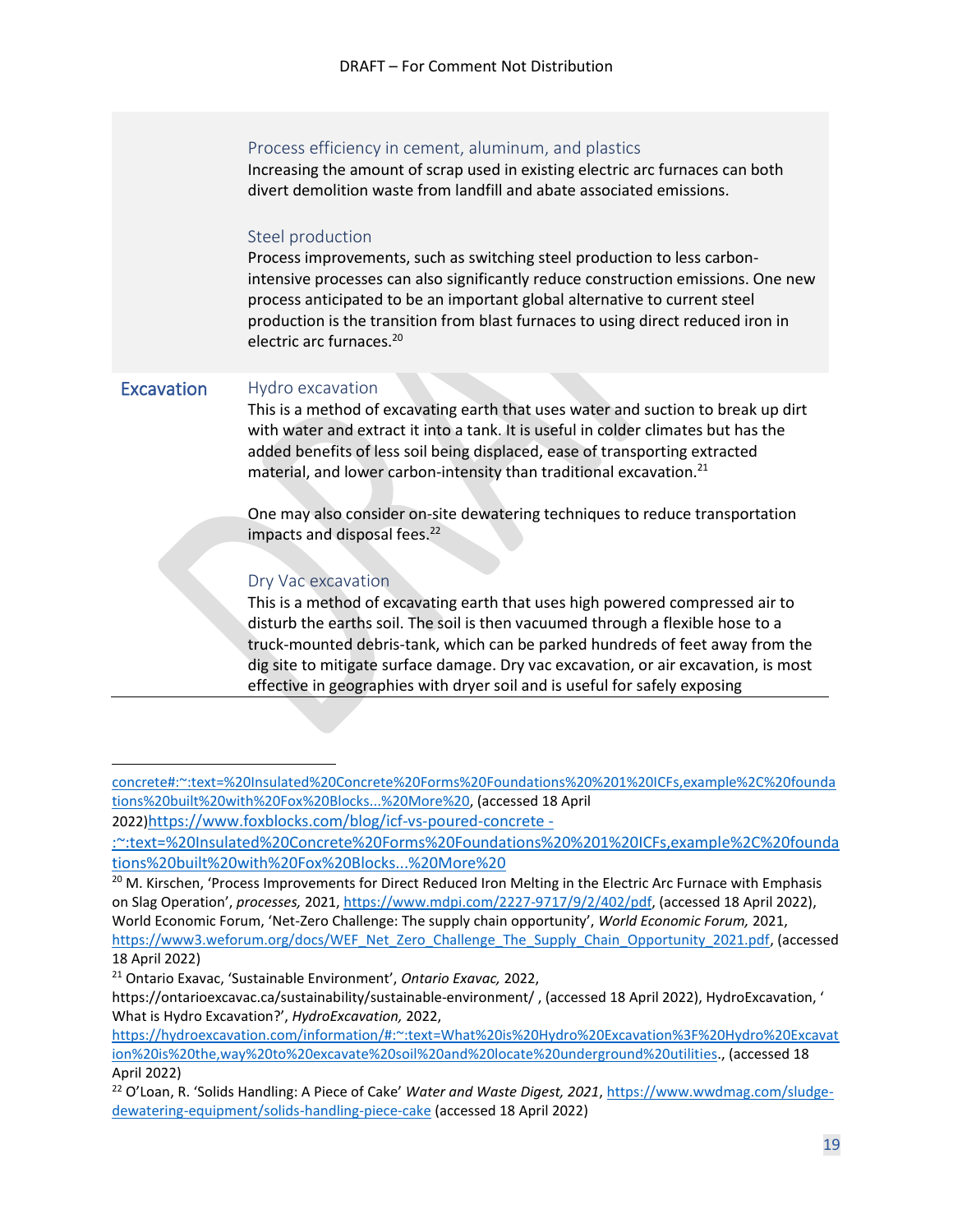underground utilities without damaging tree roots and existing human-made structures.<sup>23</sup>

#### Dust control by "damping down"

Damping down refers to using water or chemical spray on the ground to limit the disturbance of dust and particles sent into the air. These particles can have negative impacts on human and natural environments.<sup>24</sup>

#### Reuse of removed soil

Soil that has been removed can be tested and shared (if clean). The reuse of removed soil keeps it out of the landfill and therefore also reduces landfilling costs.

<sup>23</sup> Utility Contractor Online, 'Air Excavation: A Growing Trend Among Utility Contractors' *Utility Contractor Online*,2020[, https://utilitycontractoronline.com/air-excavation-a-growing-trend-among-utility-contractors/,](https://utilitycontractoronline.com/air-excavation-a-growing-trend-among-utility-contractors/) (accessed 18 April 2022)

<sup>24</sup> Builders Safety, 'Method Statement for the control of Dust on Construction Sites', *Builders Safety,* 2014, [https://buildersafety.org/method-statement-for-the-control-of-dust-on-construction-sites/,](https://buildersafety.org/method-statement-for-the-control-of-dust-on-construction-sites/) (accessed 18 April 2022) , United States Environmental Protection Agency, 'Managing Stormwater and Dust at Demolition Sites', *United States Environmental Protection Agency,* 2022[, https://www.epa.gov/large-scale-residential](https://www.epa.gov/large-scale-residential-demolition/managing-stormwater-and-dust-demolition-sites)[demolition/managing-stormwater-and-dust-demolition-sites,](https://www.epa.gov/large-scale-residential-demolition/managing-stormwater-and-dust-demolition-sites) (accessed 18 April 2022)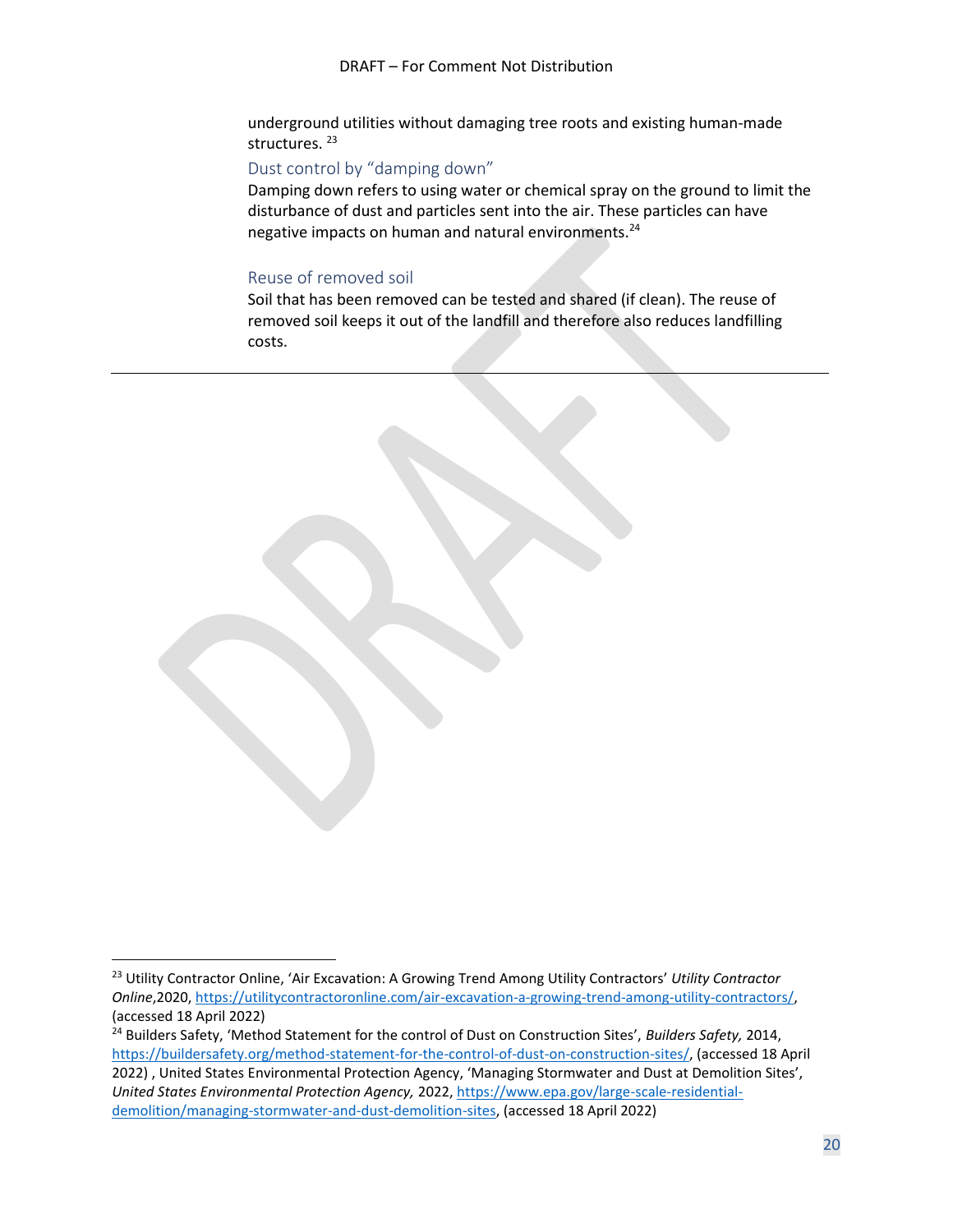#### <span id="page-20-0"></span>Civil Construction Resources

- [Sustainable Minds-](https://www.transparencycatalog.com/) A catalog of Environmental Product Declarations (EPDs).
- [E3C Tool-](https://www.buildingtransparency.org/) Compares emissions of materials and plans to other projects of similar scopes.
- [Asphalt Carbon Calculator-](https://trl.co.uk/permanent-landing-pages/asphalt-pavement-embodied-carbon-tool-aspect/) Measures emissions of asphalt carbon usage.
- [Built Structures Carbon Measurement and Assessment:](https://assets.publishing.service.gov.uk/government/uploads/system/uploads/attachment_data/file/571707/LIT_7067.pdf) Provides carbon measurements for entirety of building life.
- [ETool-](https://etoolglobal.com/)A tool that provides scientifically rigorous measurements across water usage, emissions, cost, energy, land use, and ozone depletion.
- [BRE Full Suite Consultation-](https://www.bregroup.com/services/testing/?cn-reloaded=1) BRE provides energy calculations, GHG forecasting, water usage information, and assistance in creating sustainable construction plans from the design stage to future refurbishing plans.
- [Whole Building Design Guide \(WBDG\) Cast-in-Place Concrete Specification-](https://www.wbdg.org/FFC/EPA/FEDGREEN/fgs_033000.pdf) A guidance document with sample specification language indicating best practices for specifications of castin-place concrete for various projects.
- [Whole Building Design Guide \(WBDG\) Precast Concrete Specification-](https://www.wbdg.org/FFC/EPA/FEDGREEN/fgs_034000.pdf) A guidance document with sample specification language indicating best practices for specifications of precast concrete procurement for various projects.
- [Whole Building Design Guide \(WBDG\) Structural Steel Specification-](https://www.wbdg.org/FFC/EPA/FEDGREEN/fgs_051000.pdf) A guidance document with sample specification language indicating best practices for specifications of steel procurement for various projects.
- [Whole Building Design Guide \(WBDG\) Common Metals Sustainable Specifications-](https://www.wbdg.org/FFC/EPA/FEDGREEN/fgs_050500.pdf) A guidance document with sample specification language indicating best practices for specifications of common metals procurement for various projects.
- [United States Bureau of Reclamation Guide to Concrete Repair-](https://www.usbr.gov/tsc/techreferences/mands/mands-pdfs/Guide2ConcreteRepair2015_Final.pdf) A comprehensive list of concrete repair techniques, associated benefits and risks, and regional specifications.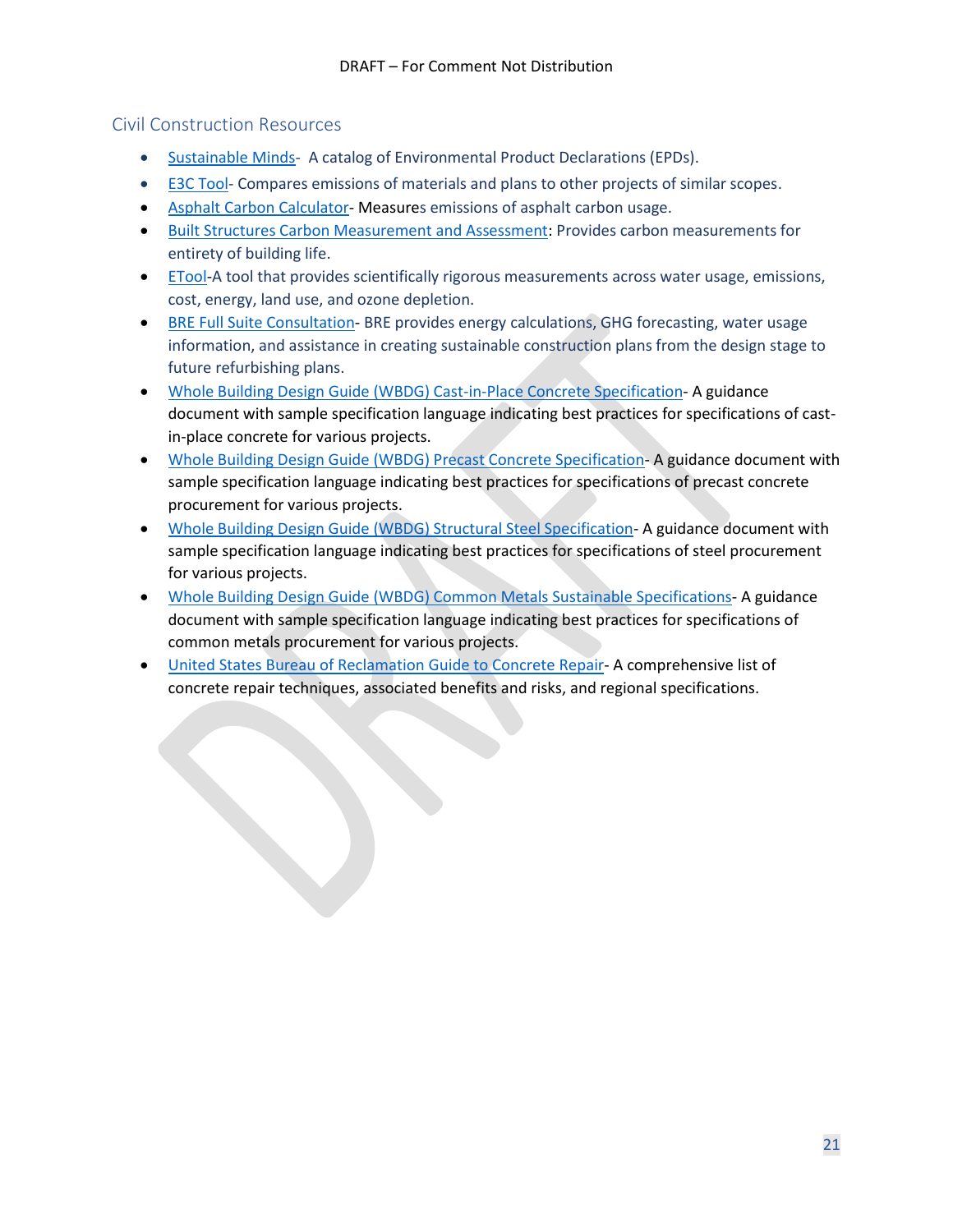## <span id="page-21-0"></span>Transmission and Distribution Overview

Transmission and Distribution (T&D) services are vital in the delivery of electric utilities to consumers. While core T&D infrastructure is constantly being built and maintained, there are concerns over the need for new investment to meet growing demand, and the limited ability of T&D systems to accommodate growing renewable-energy sources and electrification efforts. This modernization is already happening outside North America, where in China, India, and across Europe there is growing investment in high-power, renewable-compatible transmission and distributions (T&D) systems.<sup>2526</sup> North American T&D infrastructure is likely to see similar investment to support the growth of sustainable energy, the protection of current electrical infrastructure, and the ongoing function of its grids. The best practices in this space involve upgrading the equipment itself (transformers, storage, etc.), as well as the measurement and control technologies that enable precise, efficient use of energy throughout the grid. If implemented, these best practices will allow North American electric utilities infrastructure to stand alongside the best in the world.

Successful Transmission and Distribution Practice Case Studies:

Southern California Edison utilized Ampjack America Ltd.'s tower raising service to undertake a 15 foot raise of an existing 220-kV single-circuit tangent tower with bundled conductors. With a small team (thirteen-person crew, four traffic controllers, two helicopter crew members, and a threeperson scaffolding team,) and use of lightweight machinery, all equipment and personnel were able to be airlifted onto the working site, minimizing surface damage to surrounding area. The tower raise took a total of six days to complete, with three days being needed once all the Ampjack equipment was on site and wire tension mitigation was completed. (Source: TDWorld.Com "Ampjack America Ltd Completes Tower Raise for Southern California Edison" September 2020. Learn more [here.](https://www.tdworld.com/overhead-transmission/article/21142987/ampjack-industries-ltd-ampjack-america-ltd-completes-tower-raise-for-southern-california-edison))

Implementation of bioswales and remediation and reuse of contaminated soils contributed to resilience of the Albion Riverside Park by diverting 85% of annual rainwater. (Source: Institute for

<sup>25</sup> L. Ding, 'China Advancing Plan for \$17 Billion Power Grid Equipment Giant', *Bloomberg,* 2021, [https://www.bloomberg.com/news/articles/2021-08-12/china-advancing-plan-for-17-billion-power-grid](https://www.bloomberg.com/news/articles/2021-08-12/china-advancing-plan-for-17-billion-power-grid-equipment-giant)[equipment-giant,](https://www.bloomberg.com/news/articles/2021-08-12/china-advancing-plan-for-17-billion-power-grid-equipment-giant) (accessed 23 May 2022) <sup>26</sup> T&D World, 'GE to Modernize India's Transmission Grid With New Technology', *T&D World,* 2019,

[https://www.tdworld.com/grid-innovations/article/20972370/ge-to-modernize-indias-transmission-grid-with](https://www.tdworld.com/grid-innovations/article/20972370/ge-to-modernize-indias-transmission-grid-with-new-technology)[new-technology,](https://www.tdworld.com/grid-innovations/article/20972370/ge-to-modernize-indias-transmission-grid-with-new-technology) (accessed 23 May 2022)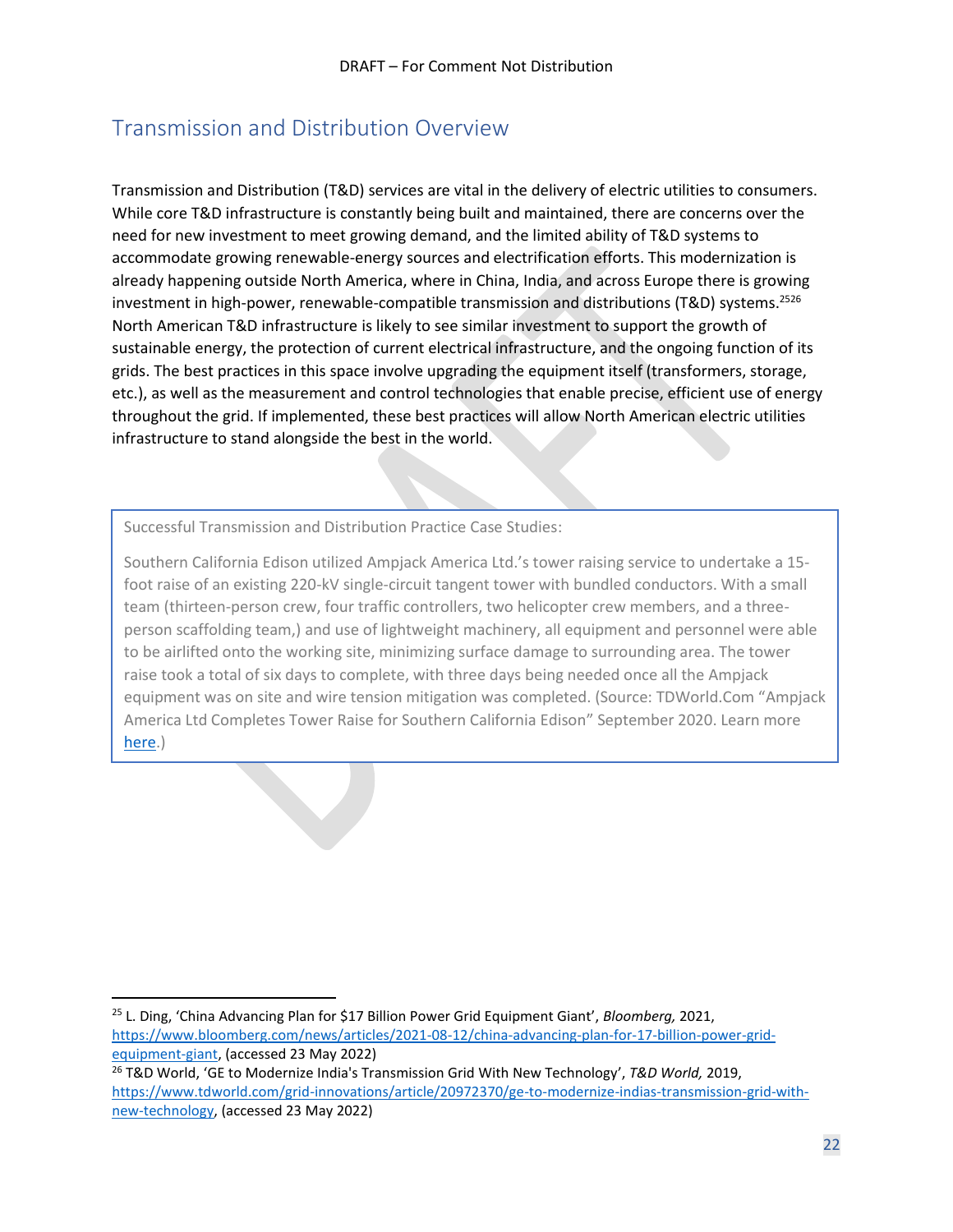| <b>Service Category</b>                          | <b>Additional Transmission and Distribution Specific Practices</b>                                                                                                                                                                                                                                                                                                                                                                                                                                                                                                                                                                                                                                                                                                                    |
|--------------------------------------------------|---------------------------------------------------------------------------------------------------------------------------------------------------------------------------------------------------------------------------------------------------------------------------------------------------------------------------------------------------------------------------------------------------------------------------------------------------------------------------------------------------------------------------------------------------------------------------------------------------------------------------------------------------------------------------------------------------------------------------------------------------------------------------------------|
| Advanced<br>Equipment and<br><b>Components</b>   | Advanced equipment and components include technologies for improving<br>and controlling power flows, enabling greater efficiency in long-distance<br>transmission, storage of electrical energy (to be dispatched into the grid as<br>needed), and grid operation. Advanced electronic equipment is also used<br>for smart metering and control in the distribution networks.<br>This includes:<br><b>Power Electronics</b><br>Innovations in energy storage - Transmission systems require<br>$\bullet$<br>large-scale storage capacity with high power ratings (on the order<br>of hundreds of megawatts) and long discharge times (hours to<br>days).<br>Distribution Transformers - Improved materials used to form the<br>$\bullet$<br>transformer's core can reduce the losses. |
| Measurements,<br>Communications,<br>and Controls | A modern electric T&D system will need measurement, communications,<br>and control technologies to gather real-time data on the state of the grid,<br>communicate those data, and process them to enhance system<br>controllability.<br>Technologies Include:<br>Sensing and Measurements - Existing customer billing meters<br>$\bullet$<br>could be replaced with microprocessor-based meters which could<br>provide the customer with new buying options such as time-of-day<br>pricing and increase end-user efficiency.                                                                                                                                                                                                                                                          |

#### <span id="page-22-0"></span>Transmission and Distribution Resources

- [Ampjack](https://www.ampjack.ca/index.php/about/) Tower Raising Services-A service that allows utilities to raise towers without taking a power outage. Ampjack services utilize low footprint, small team, and small machinery processes to reduce costs and emissions.
- [Electricity Metering with Low-Cost Microcontrollers-](https://www.maximintegrated.com/en/design/technical-documents/app-notes/3/3982.html) An article discussing the application and implementation of microcontroller-based electricity meters.
- [Global Electronics](https://www.epeat.net/about-epeat) Council EPEAT- A resource for searching for sustainable electronics in various industries.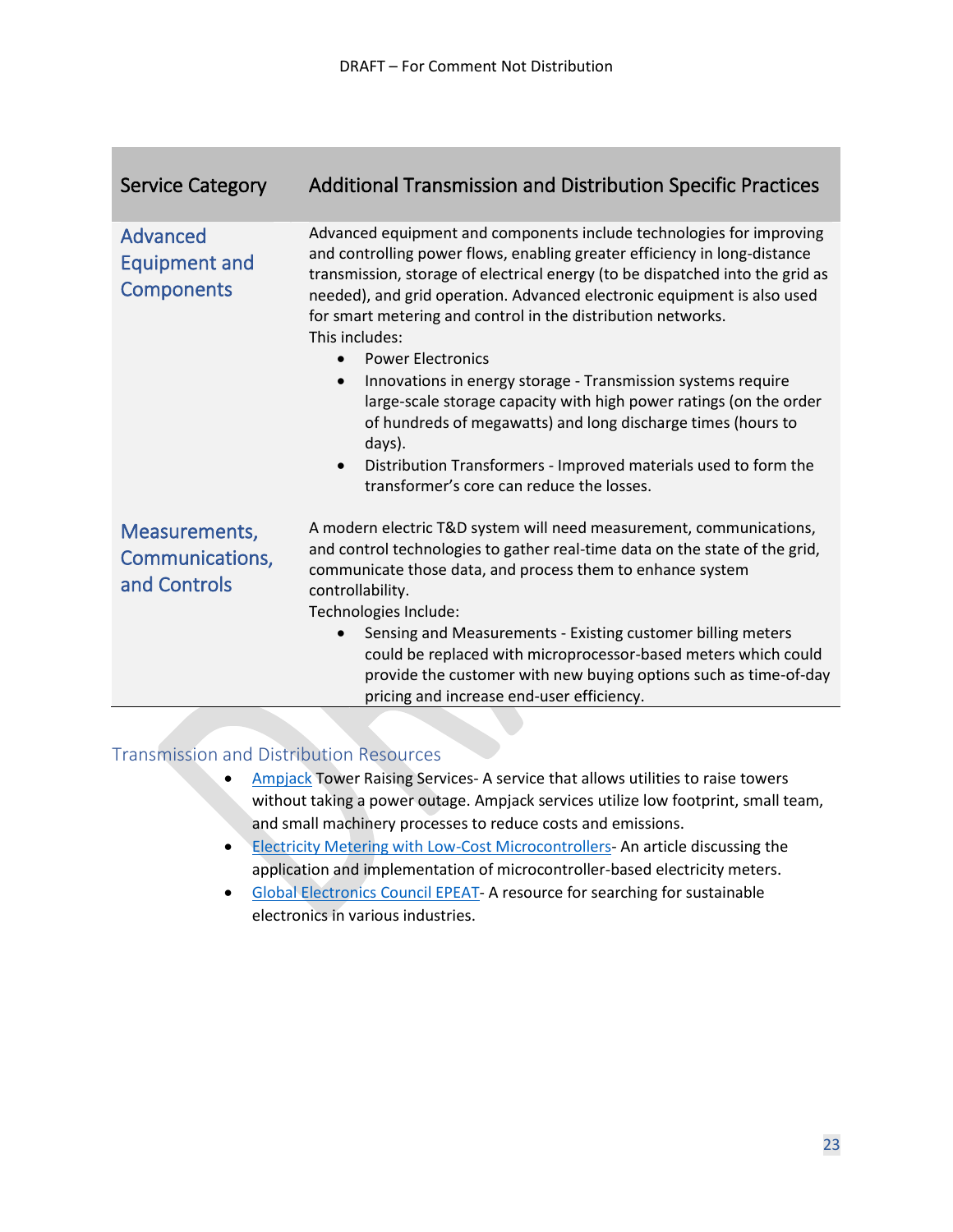## <span id="page-23-0"></span>Electrical Construction Overview

Electrical construction is a necessary element of maintaining, building, and expanding electric utilities infrastructure. Similar to the other areas of construction covered in this report, electrical construction can be energy intensive and destructive if not approached with sustainability in mind and the use of industry best practices. In addition to general practices, modern electrical construction should consider the sustainability of the materials used to build new transmission lines, maintain the old transmission lines, and connect electric substations. Sustainability should be considered in terms of carbon footprint of the material but also the lifespan and ultimate use of the material. Rather than repouring traditional concrete or replacing wires traditionally, there are options that provide longer lifespan for the project, contain less embodied carbon (the carbon required to make, ship, and implement an item), and are more suited to modern expectations about energy sustainability (renewables, reducing inefficiencies, etc.). Implementing these best practices can help reduce impacts on the environment.

Successful Electrical Construction Practice Case Studies:

Duke Energy, an electric utility capable of producing 51,000 megawatts through regulated utilities, partnered with Blackwood Solutions to decrease wood waste sent to the landfill. By recycling or repurposing 90% of their old power poles, pallets, reels, and other wood, from more than 200 operations centers and powerplants, Duke Energy prevented more than 22,000 tons of wood waste from going to the landfill. Since the inception of these recycling practices and the partnership with Blackwood Solutions, Duke Energy has increased the amount of recycled or repurposed waste from 52% in 2008 to 80% in 2021. (Source: csrwire.com "How Duke Energy Finds New Life for Old Power Poles" February 2022. Learn more [here.](https://www.csrwire.com/press_releases/737416-how-duke-energy-finds-new-life-old-power-poles))

Fiber-reinforced polymer (FRP) composites are a popular construction material made of high strength continuous fibers like glass, carbon, or steel wires embedded in a polymer matrix. FRP composites can be easily used to strengthen existing structures and can be manufactured on site, leading to FRP reinforcement gaining popularity among construction site designers compared to more conventional strengthening techniques. FRP applications are typically appropriate for flexural strengthening, shear strengthening, and column confinement and ductility improvement. Given the polymer wrap surrounding the continuous fibers, FRP composites are resistant to rust, general corrosion, and environmental wear in all seasons and geographies. In addition to the strength of these composites, they also boast reduced costs of labor, minimized use of additional equipment, and downtime during installation. (Source: Structure Magazine "Strengthening of Concrete Structures Using FRP Composites" June 2015, learn more [here.](https://www.structuremag.org/?p=8643))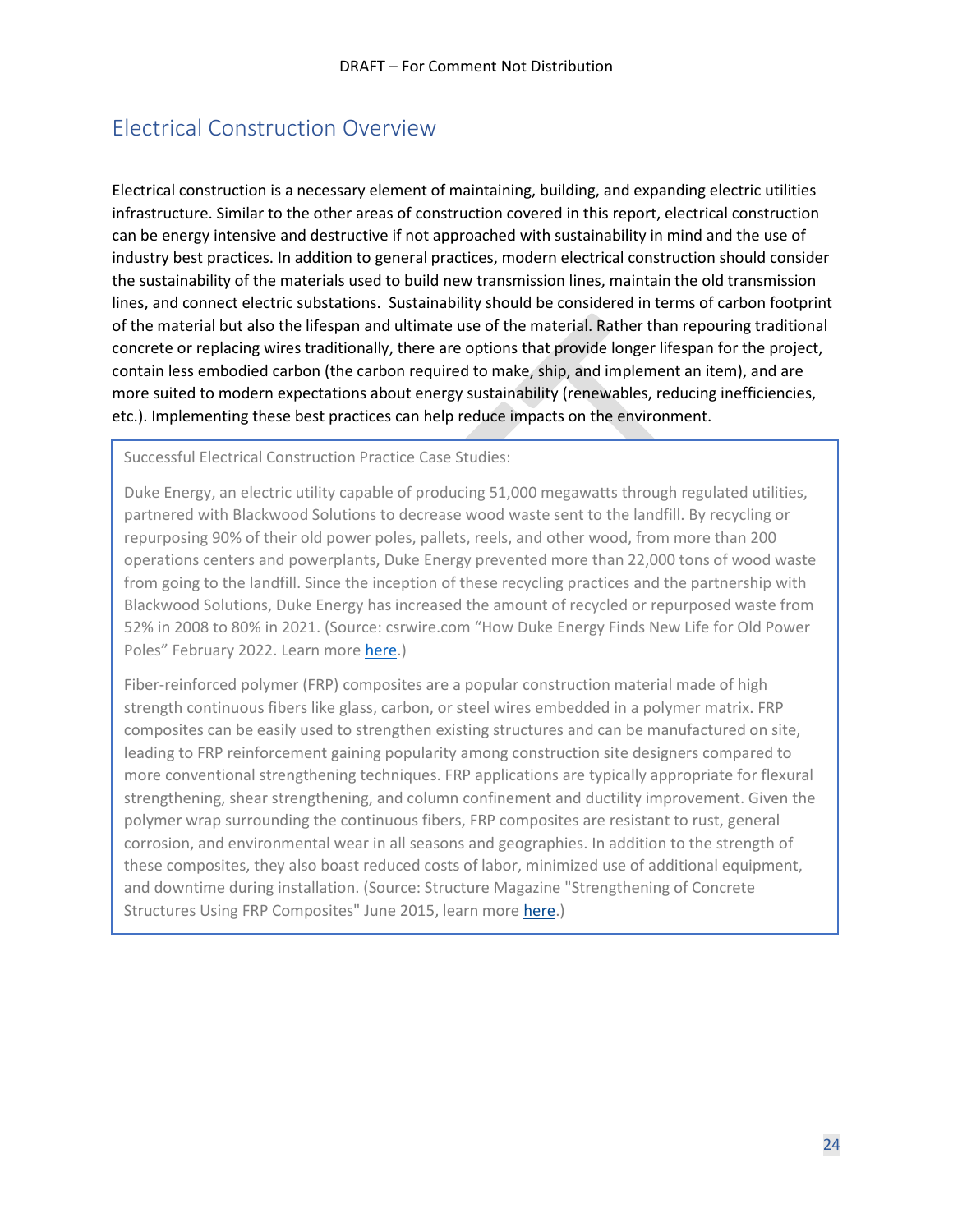|                                           | Service Category Additional Electrical Construction Specific Practices                                                                                                                                                                                                                                                                                                                                                        |
|-------------------------------------------|-------------------------------------------------------------------------------------------------------------------------------------------------------------------------------------------------------------------------------------------------------------------------------------------------------------------------------------------------------------------------------------------------------------------------------|
| Repair, Reuse,<br>Upgrade, or<br>Redesign | Repair substation concrete footers<br>Repairing concrete footers using epoxy resin and wrapping in carbon fiber<br>instead of destroying and repouring, eliminates the amount of concrete<br>required, extends the asset's life, and leads to cost savings of ~1k per footer. <sup>27</sup><br>If concrete must be repoured, sustainable alternatives should be considered<br>as per the section above on Civil Construction. |
|                                           | Reuse of waste materials<br>Reusing materials from demolition and decommission projects can<br>significantly reduce emission levels. Wood poles from electrical infrastructure<br>can be reused in new projects, re-milled for further use. <sup>28</sup> Local farmers and<br>foresters can often use decommissioned wood poles and timber mats for<br>fencing and other permitted uses. <sup>29</sup>                       |
|                                           | Repair electrical line equipment<br>Repairing or refurbishing electrical line equipment such as transformers can<br>reduce emission levels, maintain existing spatial footprint, promote safety to<br>personnel and equipment, and increase reliability throughout the electric<br>system. <sup>30</sup>                                                                                                                      |
|                                           | Reducing spatial footprint of substation<br>Reducing and minimizing the spatial footprint of substations reduces the<br>impact on the environment and leaves space for maintaining the natural<br>biodiversity. Additionally, it is best practice to consider enhancing functional<br>habitats around the site as outlined on page 146 of this ISI guidance manual. <sup>31</sup>                                             |

<sup>29</sup> FirstEnergy Corp, 'Mon Power Launches Utility Pole Recycling Program', *PR Newswire,* 2021, [https://www.prnewswire.com/news-releases/mon-power-launches-utility-pole-recycling-program-](https://www.prnewswire.com/news-releases/mon-power-launches-utility-pole-recycling-program-301376217.html)[301376217.html,](https://www.prnewswire.com/news-releases/mon-power-launches-utility-pole-recycling-program-301376217.html) (accessed 24 May 2022)

<sup>27</sup> PG&E – EUISSCA 2019 Cost Savings Database

<sup>28</sup> C. Clausen, 'Reuse and Disposal', *Forest Products Society,* 2011,

[https://citeseerx.ist.psu.edu/viewdoc/download?doi=10.1.1.467.1905&rep=rep1&type=pdf,](https://citeseerx.ist.psu.edu/viewdoc/download?doi=10.1.1.467.1905&rep=rep1&type=pdf) (accessed 18 April 2022)

<sup>30</sup> A. Ober, 'Replacing Aging Transformers with Customized Drop-in Units', *Electric Energy Online,* 2017, [https://electricenergyonline.com/energy/magazine/1066/article/Replacing-Aging-Transformers-with-Customized-](https://electricenergyonline.com/energy/magazine/1066/article/Replacing-Aging-Transformers-with-Customized-Drop-in-Units.htm)[Drop-in-Units.htm,](https://electricenergyonline.com/energy/magazine/1066/article/Replacing-Aging-Transformers-with-Customized-Drop-in-Units.htm) (accessed 19 April 2022)

<sup>31</sup> Institute for Sustainable Infrastructure, 'Envision Sustainable Infrastructure Framework', *The Institute for Sustainable Infrastructure, 2018, [https://isi-projects-](https://isi-projects-documents.s3.amazonaws.com/prod/files/static/31/k9ohYfnYjZkVkLTZ/Envision%20Guidance%20Manual%20%28v3%29.pdf)*

*[documents.s3.amazonaws.com/prod/files/static/31/k9ohYfnYjZkVkLTZ/Envision%20Guidance%20Manual%20%28v](https://isi-projects-documents.s3.amazonaws.com/prod/files/static/31/k9ohYfnYjZkVkLTZ/Envision%20Guidance%20Manual%20%28v3%29.pdf) [3%29.pdf,](https://isi-projects-documents.s3.amazonaws.com/prod/files/static/31/k9ohYfnYjZkVkLTZ/Envision%20Guidance%20Manual%20%28v3%29.pdf) (*accessed 18 April 2022*).*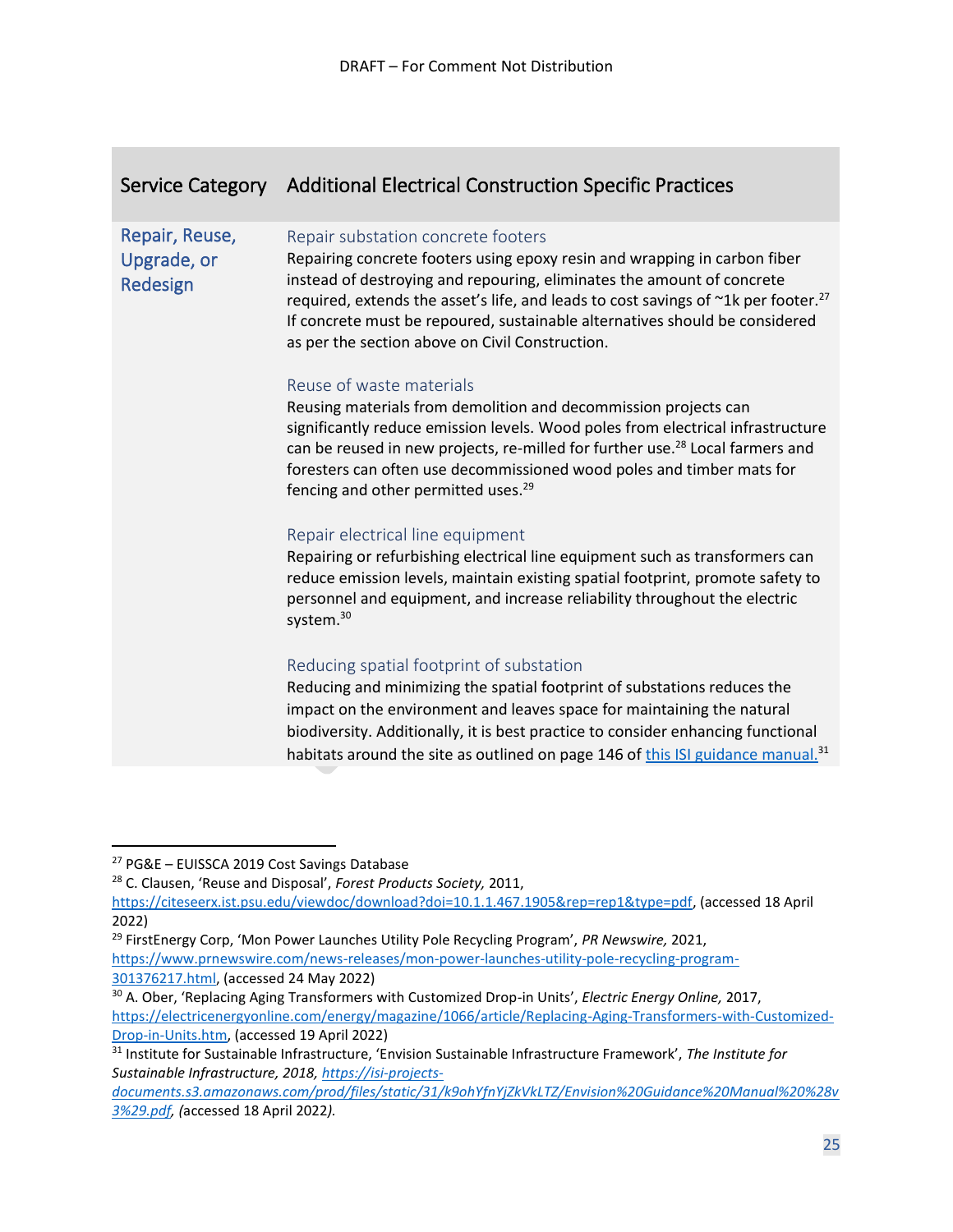<span id="page-25-1"></span><span id="page-25-0"></span>

| <b>Wire</b><br>Replacement              | Improved wire technology<br>There is ongoing and rapidly developing research on wire technologies that<br>can reduce line losses and carry additional load. Investigating these may<br>create additional design options or at least should be considered as future<br>potential use cases for the infrastructure projects.<br>Non-wire alternatives<br>Non-wires alternatives use distributed energy resources and microgrids to<br>defer or replace the installation of more traditional wires and poles<br>infrastructure. From an environmental perspective, non-wires alternatives<br>may cut carbon emissions through the use of renewable energy, can reduce<br>line losses, boost efficiency, and shift loads. Furthermore, distributed energy<br>resources lead to indirect carbon savings by providing flexibility, which can<br>reduce curtailment. <sup>32</sup>                                                                                                                                                                                                                                                                                                                                                                                                                                                                                                                                                                                                                               |
|-----------------------------------------|-----------------------------------------------------------------------------------------------------------------------------------------------------------------------------------------------------------------------------------------------------------------------------------------------------------------------------------------------------------------------------------------------------------------------------------------------------------------------------------------------------------------------------------------------------------------------------------------------------------------------------------------------------------------------------------------------------------------------------------------------------------------------------------------------------------------------------------------------------------------------------------------------------------------------------------------------------------------------------------------------------------------------------------------------------------------------------------------------------------------------------------------------------------------------------------------------------------------------------------------------------------------------------------------------------------------------------------------------------------------------------------------------------------------------------------------------------------------------------------------------------------|
| Soil Impacts &<br><b>Considerations</b> | Soil impacts such as compaction, contamination, and erosion are associated<br>with electrical construction and at minimum the following should be<br>considered:<br>The use of temporary access roads to minimize the impact on<br>$\bullet$<br>wetlands, agricultural fields, cultural resources, underground<br>pipelines, and lawns.<br>Aggressive spill prevention including daily inspections and a well-<br>$\bullet$<br>prepared spill response plan.<br>Implementation of erosion and sediment controls around disturbed<br>$\bullet$<br>areas.<br>Collection of soil samples on topography may cause pollution of water<br>$\bullet$<br>source during sample collection.<br>Ensure proper drainage, proper soil type to ensure minimum tower<br>$\bullet$<br>base footing due to contour, tower alignment, distance from trees,<br>and sensitive areas.<br>Restore the excess soil through ramming and ensuring the loose soil<br>$\bullet$<br>and construction material is removed from pole base so that it does<br>not interfere with drainage of the area. Additionally, ensure lines do<br>not cross the agricultural fields in manner that adversely affects the<br>farmers.<br>Long term impacts from potential equipment leaks<br>Immediate impacts from cutting and filling that can lead to soil<br>erosion, runoff, potential water logging, etc.<br>Loss of agricultural land, and interference with other utilities and<br>$\bullet$<br>traffic may happen during erection process. |

<sup>32</sup> L. Cohn, 'What are non-wires alternatives?' *Microgrid Knowledge,* 2019, [https://microgridknowledge.com/non](https://microgridknowledge.com/non-wires-alternatives-are/)[wires-alternatives-are/,](https://microgridknowledge.com/non-wires-alternatives-are/) (accessed 18 April 2022)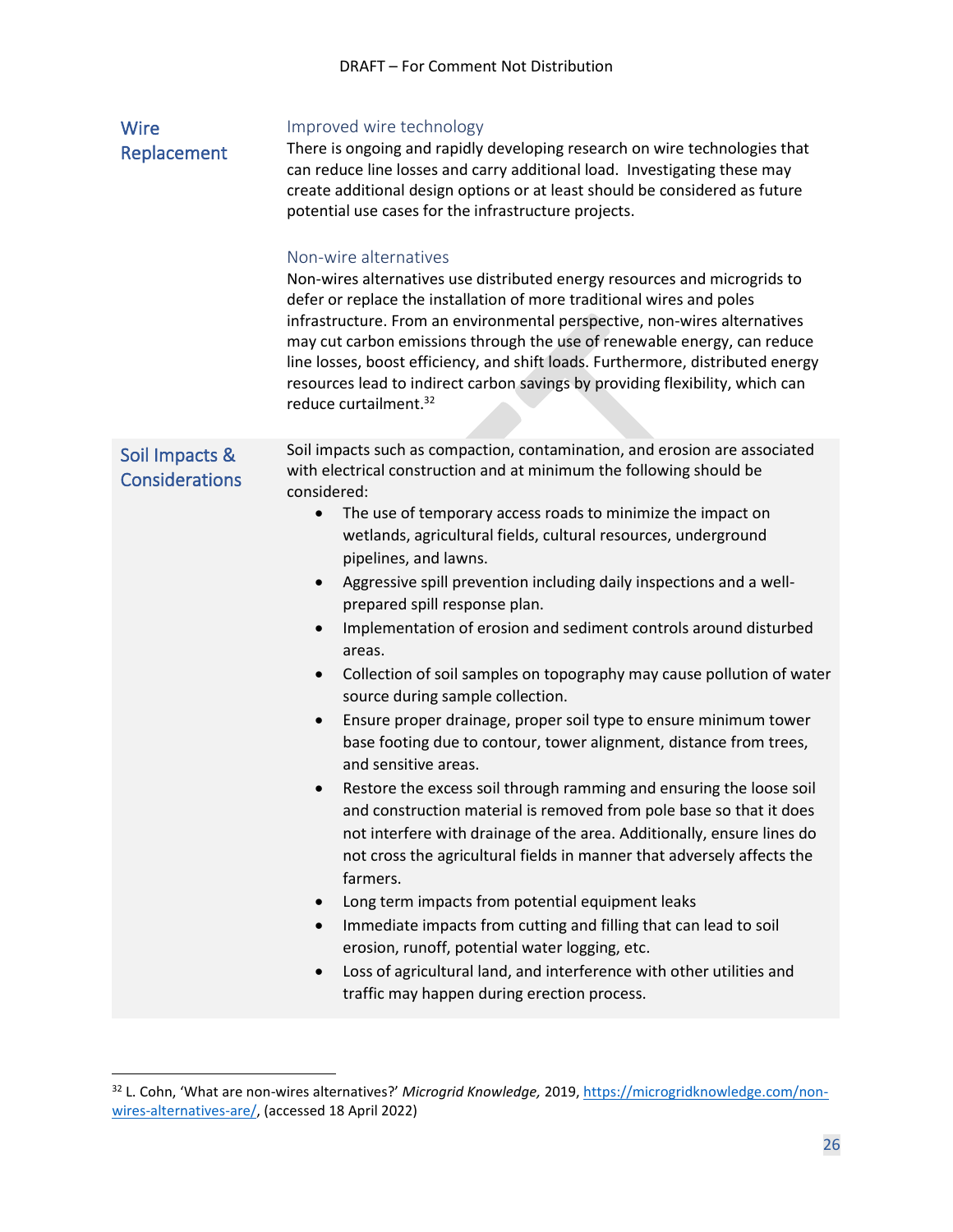#### <span id="page-26-0"></span>Transformer Oil Recycling Amongst other end of life considerations, transformer oil and material recycling can reduce the total lifetime impact of the project and system.

#### High quality recycling processes

It is essential that the recycling processes (usually proprietary based on the company) are producing high quality transformer oil by removing the maximal amount of moisture and contaminants. This ensures the product will last as long as possible.<sup>33</sup>

#### Proper waste disposal

The recycling process extracts impurities from the transformer oil which could be harmful to humans and the environment. The recycling facility in question must dispose of these contaminants safely in landfill, ensuring they are nontoxic.<sup>34</sup>

#### <span id="page-26-1"></span>Electrical Construction Resources

- [Design and Construction of Sustainable Substations-](https://studylib.net/doc/25262528/design-and-construction-of-substation-design) An academic white paper that highlights substation-specific practices to consider what is in line with existing LEED rating system.
- [PG&E Electrical Substation Beautification and Construction-](https://www.architecturalrecord.com/articles/15262-pge-electrical-substations-by-stanley-saitowitz-and-natoma-architects) An example of how PG&E designed and upgraded a San Francisco substation to contribute to the community by incorporating tables and seating into the substation structure.
- [AFL Swage Substation Connectors-](https://www.tdworld.com/substations/video/20971209/td-world-minute-afls-swage-substation-connectors) An introduction to compression technology called 'swaging' that enables installation of aluminum bus accessories without welding.
- [Blackwood Solutions Recycling and Biochar Services](https://www.bwoodsolutions.com/services-1) Blackwood Solutions supports electric utilities in a variety of services and offers expertise in comprehensive wood, pallet, pole, and concrete recycling as well as biochar and carbonization services.

<sup>33</sup> Emerald Transformer, 'Refurbish, Remanufacture, and Recycle Your Way to a Better Transformer ROI', *Emerald Transformer,* 2022, [http://www.emeraldtransformer.com/wp-content/uploads/2018/02/white-paper-Maximizing-](http://www.emeraldtransformer.com/wp-content/uploads/2018/02/white-paper-Maximizing-Transformer-ROI-final.pdf)[Transformer-ROI-final.pdf,](http://www.emeraldtransformer.com/wp-content/uploads/2018/02/white-paper-Maximizing-Transformer-ROI-final.pdf) (accessed 18 April 2022)

<sup>34</sup> Hering-VPT, 'Transformer Oil Regeneration and Reclamation', *Hering-VPT,* 2020, [https://www.hering](https://www.hering-vpt.com/article/transformer-oil-regeneration-and-reclamation/)[vpt.com/article/transformer-oil-regeneration-and-reclamation/,](https://www.hering-vpt.com/article/transformer-oil-regeneration-and-reclamation/) (accessed 18 April 2022)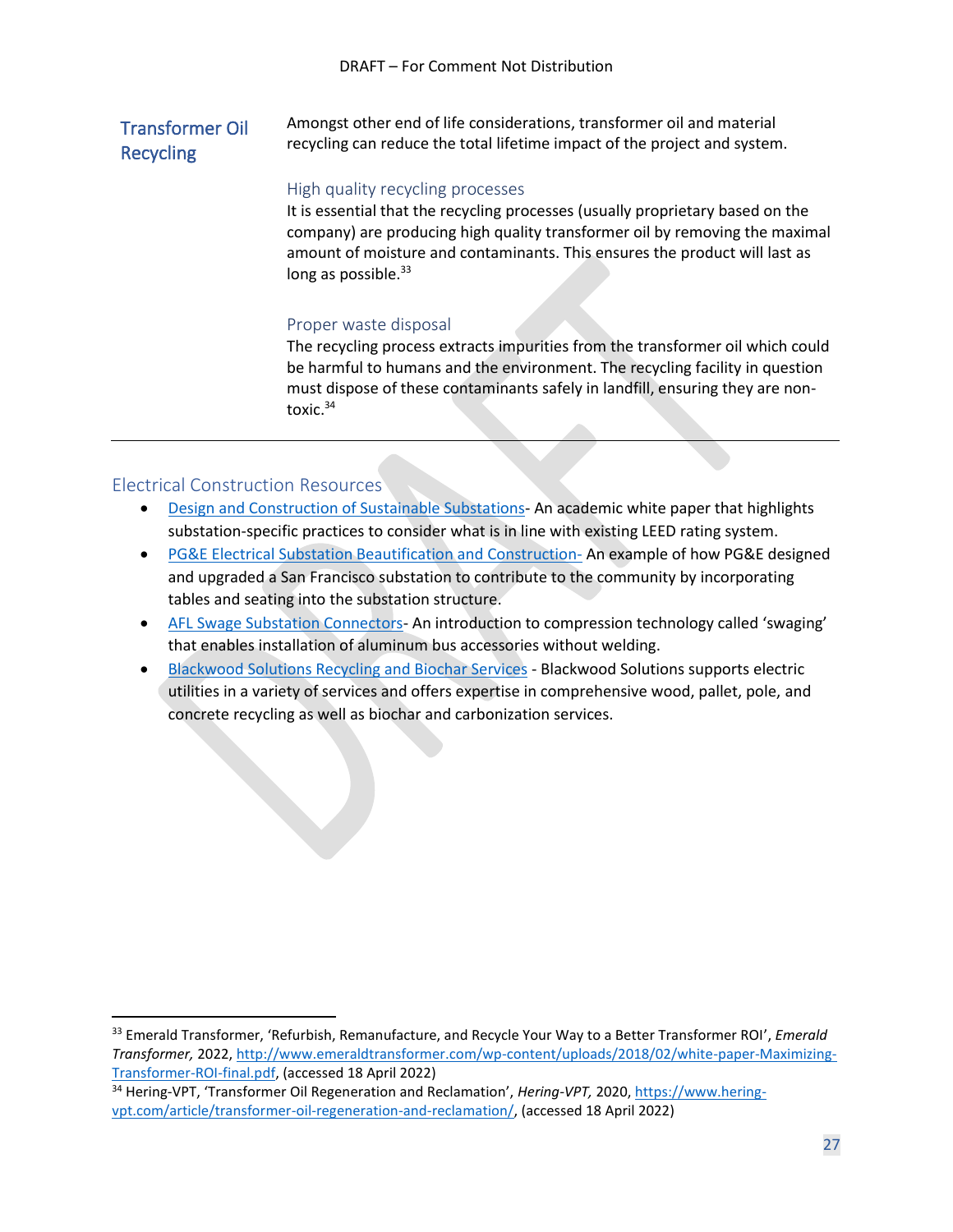## <span id="page-27-0"></span>Pipe Replacement

Pipe replacement carries with it some inherent challenges and impacts that require special consideration and action. Key amongst those are the life cycle impacts of the entire system including material production impacts, installation (e.g., excavation), leaching, durability, and potential leakage (e.g., gas emissions). Some types of pipes have higher environmental impact than others (based on lifespan, chemical leaching, recyclability, etc.). Selecting high quality, non-reactive, recyclable material (I.e., steel) can reduce that impact. $35$ 

Successful Pipe Replacement Practice Case Studies:

The New Madrid Power Plant provides affordable and reliable power to members of the Associated Electric Cooperative with two 600-mW coal fired plants. The water-cooling system began showing signs of wear after decades of use. Operators of the plant were looking for a replacement piping system that can be easily maintained and reliable for years to come. Using grooved mechanical couplings that could be prefabricated before arrival to the site allowed for a streamlined workflow that required 75% less time than a welded or flanged piping system. Additionally, the ease of installing grooved mechanical pipe joining allowed The New Madrid Power Plant to save nearly 50% in labor costs. (Source: Powermag.com "Critical Juncture: Collaboration Fast-Tracks New Madrid Power Station Plant Upgrade" May 2021. Learn more [here.](https://www.powermag.com/critical-juncture-collaboration-fast-tracks-new-madrid-power-station-plant-upgrade/))

## Service Category Additional Pipe Replacement Specific Practices

<span id="page-27-1"></span>PVC Piping Where appropriate, the use of PVC piping can be a good alternative pipe material that is environmentally and economically competitive.<sup>36</sup> PVC provides ease of use, a low break rate, corrosion resistance, and long-lasting performance. The detailed Life Cycle Assessment (LCA) study which finds that PVC pipe has the lowest carbon footprint, along with other benefits of using PVC pipe, compared to other pipe products can be found [in this LCA report.](https://www.uni-bell.org/files/Reports/Life_Cycle_Assessment_of_PVC_Water_and_Sewer_Pipe_and_Comparative_Sustainability_Analysis_of_Pipe_Materials.pdf)

<sup>35</sup> S. L Bosiljevac, 'Selecting Sustainable Pipe Materials', *The Military Engineer,* 2018, [https://ccmis.psc.gov/Jarmanator/engineer/documents/PHEP-](https://ccmis.psc.gov/Jarmanator/engineer/documents/PHEP-TME_No.715_SelectingSustainablePipeMaterials.pdf)

[TME\\_No.715\\_SelectingSustainablePipeMaterials.pdf,](https://ccmis.psc.gov/Jarmanator/engineer/documents/PHEP-TME_No.715_SelectingSustainablePipeMaterials.pdf) (accessed 18 April 2022)

<sup>&</sup>lt;sup>36</sup> Sustainable Solutions Corporation, 'Life Cycle Assessment of PVC Water and Sewer Pipe and Comparative [Sustainability Analysis of Pipe Materials](https://anthesisllc.sharepoint.com/Clients%20AM/EUISSCA/2022/Work%20Teams%20and%20RTs/Construction/Construction%20Services%20Playbook/Life%20Cycle%20Assessment%20of%20PVC%20Water%20and%20Sewer%20Pipe%20and%20Comparative%20Sustainability%20Analysis%20of%20Pipe%20Materials’,%20Uni-bell,%202017,%20https:/www.uni-bell.org/files/Reports/Life_Cycle_Assessment_of_PVC_Water_and_Sewer_Pipe_and_Comparative_Sustainability_Analysis_of_Pipe_Materials.pdf,%20(accessed%2018%20April%202022))', *Uni-bell,* 2017, https://www.uni-

[bell.org/files/Reports/Life\\_Cycle\\_Assessment\\_of\\_PVC\\_Water\\_and\\_Sewer\\_Pipe\\_and\\_Comparative\\_Sustainability\\_](https://anthesisllc.sharepoint.com/Clients%20AM/EUISSCA/2022/Work%20Teams%20and%20RTs/Construction/Construction%20Services%20Playbook/Life%20Cycle%20Assessment%20of%20PVC%20Water%20and%20Sewer%20Pipe%20and%20Comparative%20Sustainability%20Analysis%20of%20Pipe%20Materials’,%20Uni-bell,%202017,%20https:/www.uni-bell.org/files/Reports/Life_Cycle_Assessment_of_PVC_Water_and_Sewer_Pipe_and_Comparative_Sustainability_Analysis_of_Pipe_Materials.pdf,%20(accessed%2018%20April%202022)) Analysis of Pipe Materials.pdf, (accessed 18 April 2022)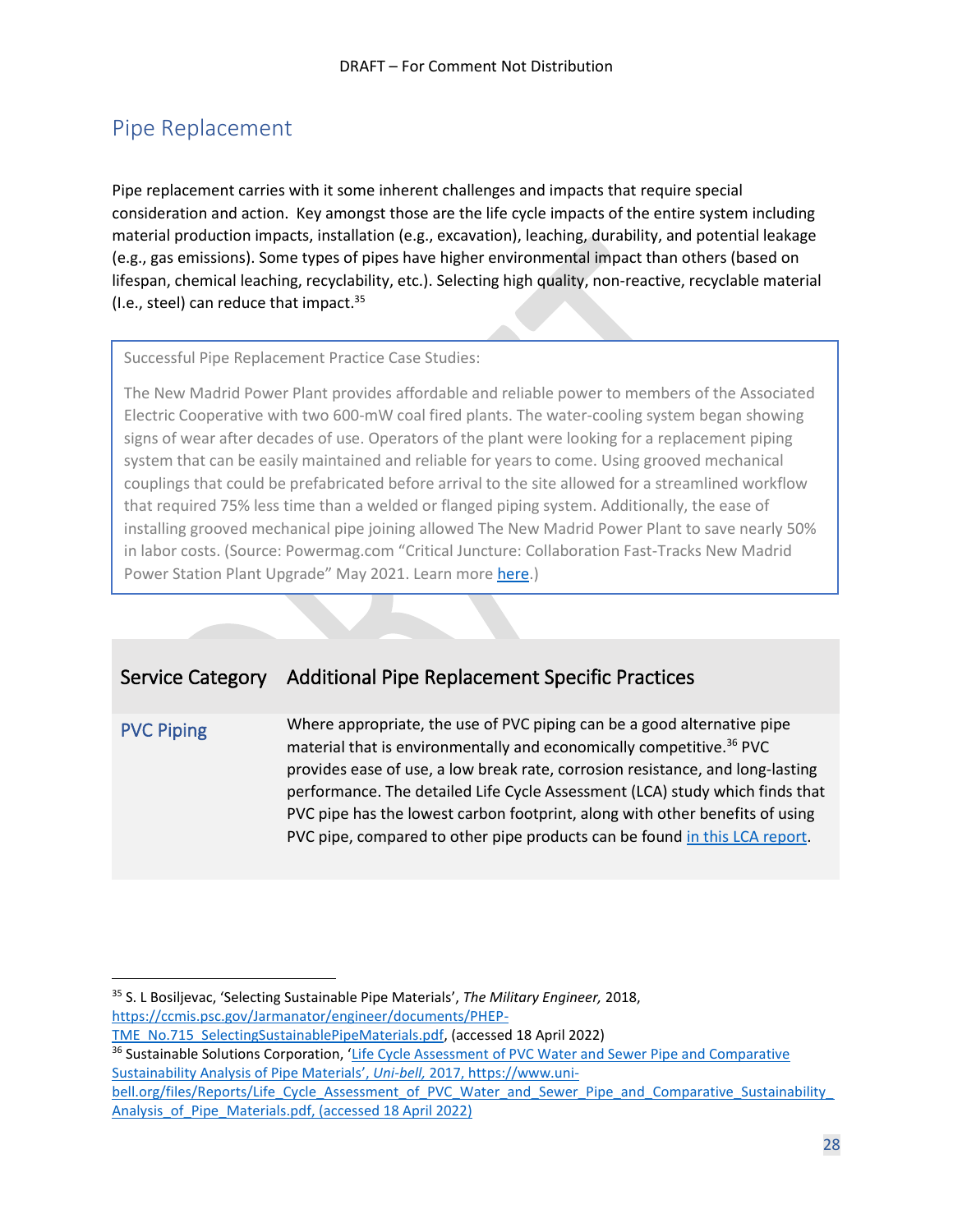#### <span id="page-28-0"></span>Grooved **Mechanical** Pipe Joining The use of grooved mechanical pipe joining over welding can greatly reduce energy usage and thus lower carbon footprint. The simple design allows for the use of more efficient tools, such as impact guns when compared to welding equipment, an example of arc welding a 4" Schedule 40 carbon steel joint consumes 5KW of electrical energy with approximately 25% waste during the installation process. Mechanical pipe joining also allows for ease of modification and future expansion without having to rework the material in permanently welded pipes thus eliminating waste and stockpile materials for welding. Additionally, there is a reduction in the consumables, which accounts for roughly 9% of the cost of welding.<sup>37</sup>

#### <span id="page-28-1"></span>Pipe Replacement Resources

- [Victaulic-](https://www.victaulic.com/infrastructure/) Grooved Mechanical Pipe Joining services for global infrastructure projects
- [Sustainable Approach for The Replacement of Water Mains-](https://www.researchgate.net/publication/357574143_Sustainable_Approach_for_the_Replacement_of_Water_Mains35428) An academic article detailing different sustainable strategies, technologies, and processes for pipe replacement and refurbishment.
- [Getting Better Than "D+" on Our Pipe Infrastructure](https://www.greenbuildingsolutions.org/blog/pipe-infrastructure-better-grade/) A short article highlighting the importance of utilizing the best materials and practices in pipe laying and repair.

<sup>37</sup> S. Hughes, 'More Sustainable Construction- How to Use Less Resources in Pipe Installation', *BuildingTalk,* 2019, [https://www.buildingtalk.com/blog-entry/guest-article-more-sustainable-construction-how-to-use-less-resources](https://www.buildingtalk.com/blog-entry/guest-article-more-sustainable-construction-how-to-use-less-resources-in-pipe-installation/)[in-pipe-installation/,](https://www.buildingtalk.com/blog-entry/guest-article-more-sustainable-construction-how-to-use-less-resources-in-pipe-installation/) (accessed 18 April 2022)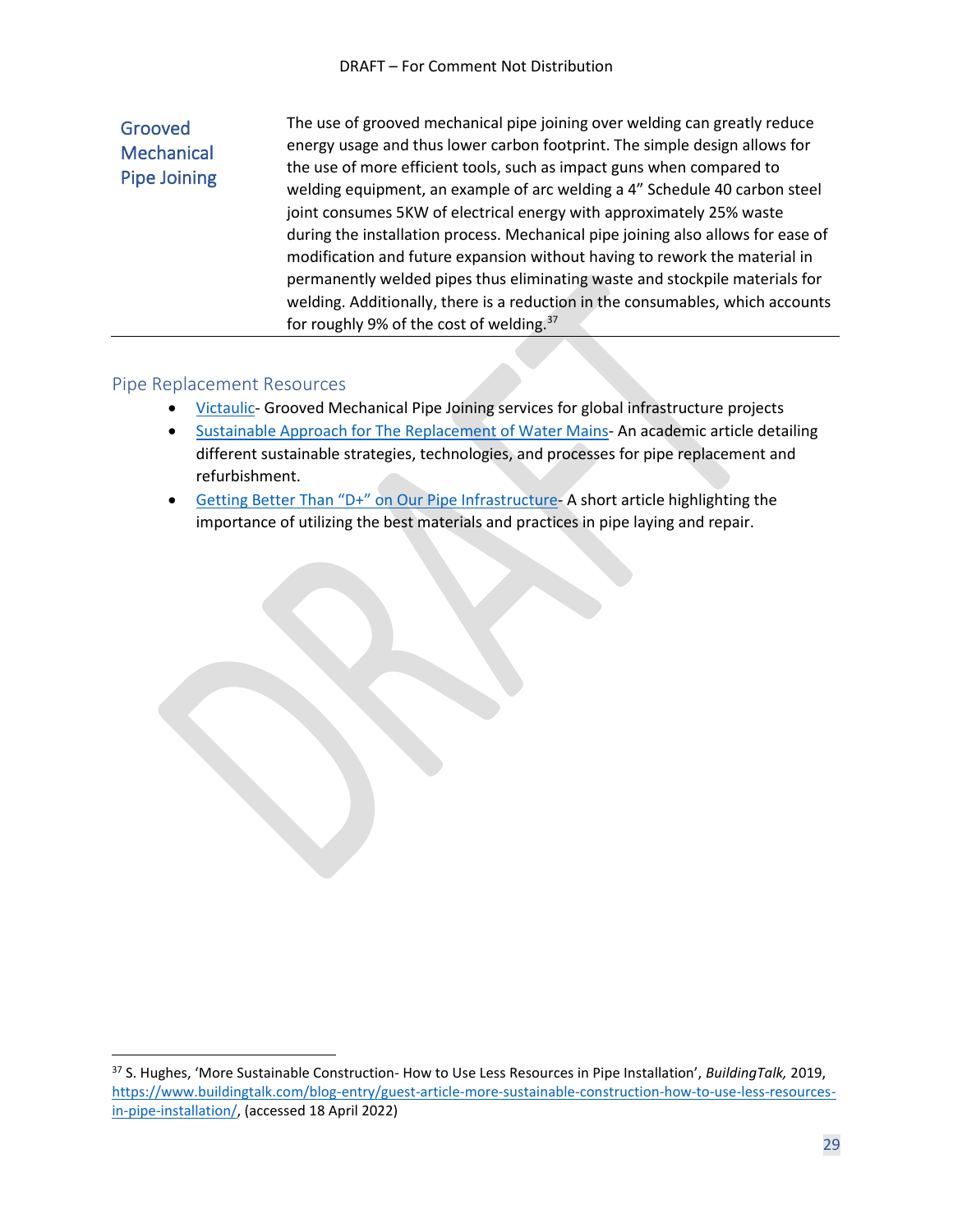## <span id="page-29-0"></span>Vegetation Management Overview

One of the common outcomes of electric utilities construction and maintenance is the removal of vegetation at the project site, whether to clear space for a substation or remove trees that pose a hazard to utilities infrastructure. Removing this vegetation may damage the local ecosystem, decrease the visual appeal and utility of the area, and cause otherwise productive carbon sinks to be landfilled or burned. The best practices in this area aim to minimize vegetation loss or create replacement ecosystem features that also provide utility to the project (minimizing erosion, minimizing cost by reducing number of trees to be felled, etc.) or the community (e.g., trail networks). Overall vegetation management, while necessary on many utilities project sites, can be done in a way that minimizes impacts, promotes sustainability, and supports biodiversity.

Successful Vegetation Management Practice Case Studies:

A Fortune 500 power utility company with 50,000 miles of distribution lines was seeking an innovative solution to vegetation management. Through a partnership with AiDash, the power utility company was able to see satellite imagery of their entire distribution network and examine structures and vegetation at a 50-centimeter resolution. These detailed images paired with artificial intelligence recognition of species, knowledge of growth rate, and weather patterns enabled the power utility to create a 3–5-year trim plan for the entire distribution network with an accuracy rate of 85%. By utilizing this intelligent solution, the utility company was able to improve reliability by 15% and reduce the annual budget for vegetation management by 20%. (Source: [UP42](https://up42.com/case-study/utility-vegetation-management-with-aidash) "Satellite-Powered Utility Vegetation Management with AiDash," April 2021. Learn more [here.](https://up42.com/case-study/utility-vegetation-management-with-aidash))

### Service Category Additional Vegetation Management Specific Practices

<span id="page-29-1"></span>Vegetation & wood recycling Where vegetation needs to be removed from a site consider alternative uses (e.g., trail-bed, mulch, feed) over landfilling.

Trees, brush, and other clean wood debris can be converted into a highquality biochar that retains the carbon capture benefits in a stable material.<sup>38</sup>

<sup>38</sup> CSR Wire, 'How Duke Energy Finds New Life for Old Power Poles', *CSR Wire,* 2022, [https://www.csrwire.com/press\\_releases/737416-how-duke-energy-finds-new-life-old-power-poles,](https://www.csrwire.com/press_releases/737416-how-duke-energy-finds-new-life-old-power-poles) (accessed 18 April 2022)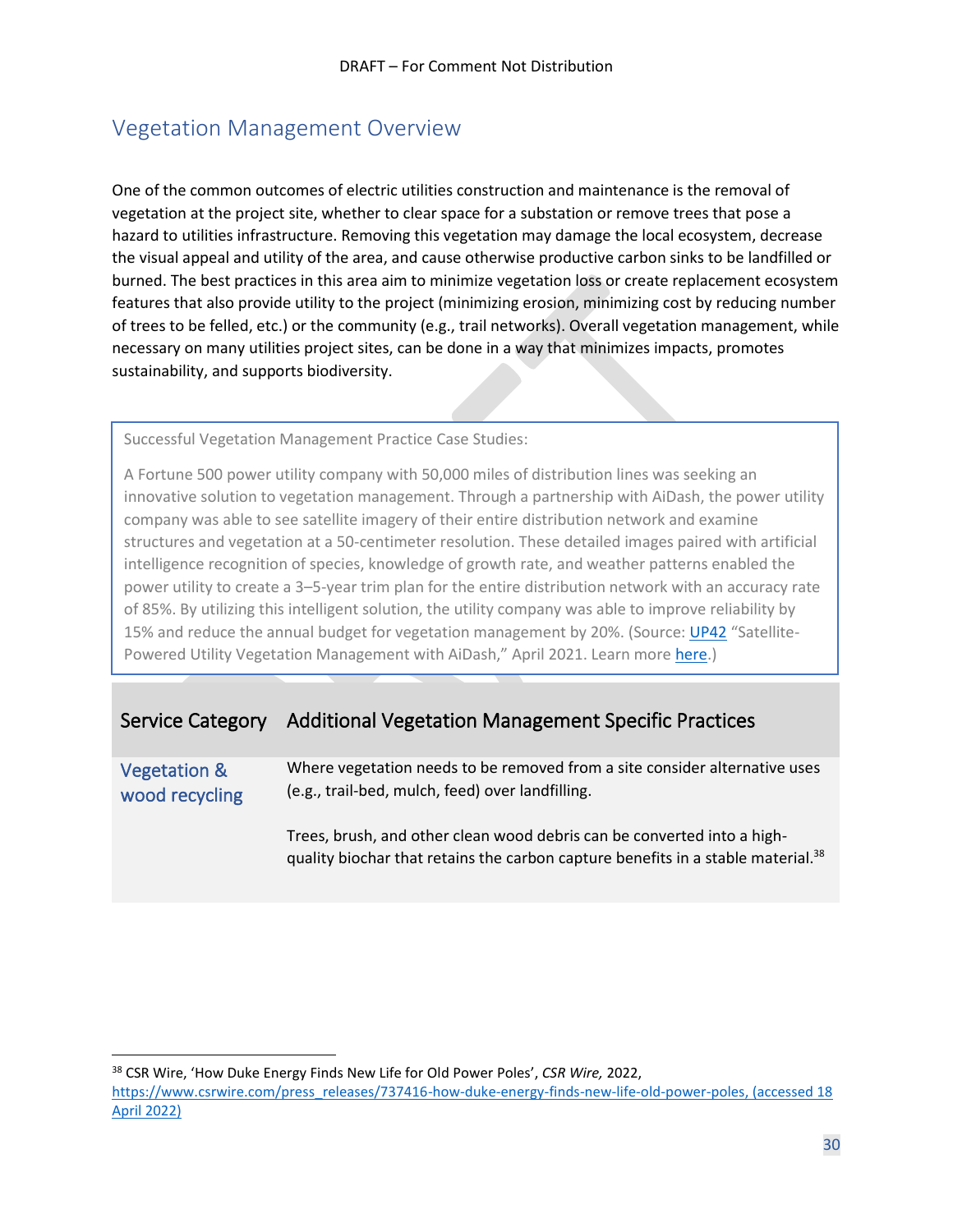<span id="page-30-1"></span><span id="page-30-0"></span>

| Dual use solar                                                                   | Consider opportunities for dual use scenarios where the infrastructure<br>integrates with the natural environment rather than replacing it. For<br>example, Enel runs a successful Dual Use Solar program. Land occupied by a<br>solar energy plant, or solar farm, can provide additional land value beyond<br>renewable energy generation, whether that be agriculture or the provision of<br>ecological services, such as pollinator habitat or watershed protection. This<br>offers an opportunity for the land to produce additional economic, societal,<br>and environmental benefits, while reducing the costs of development and<br>operational management. <sup>39</sup>                                                                                             |
|----------------------------------------------------------------------------------|-------------------------------------------------------------------------------------------------------------------------------------------------------------------------------------------------------------------------------------------------------------------------------------------------------------------------------------------------------------------------------------------------------------------------------------------------------------------------------------------------------------------------------------------------------------------------------------------------------------------------------------------------------------------------------------------------------------------------------------------------------------------------------|
| <b>Artificial</b><br>Intelligence and<br>Automated<br><b>Drone</b><br>Assessment | Taking advantage of unmanned aerial vehicles (UAVs) to monitor potential<br>vegetation threats and conditions of infrastructure can be a cost, time, and<br>emission saving practice for electric utilities during the design, build, and<br>maintenance phase of utility projects. A French utility company partnered<br>with a drone assessment company to examine hundreds of miles of<br>powerlines and identify areas with high risk of vegetation-based outages<br>based on analysis of weather patterns, tree health, and forest health data.<br>This offers an opportunity for utilities to spend less time on identifying areas<br>of risk and reallocate resources to proactive vegetation management to limit<br>risks of outages and other damages. <sup>40</sup> |

#### <span id="page-30-2"></span>Vegetation Management Resources

- [Vegetation Management: Key Levers for Cost Savings-](https://www.accenture.com/us-en/blogs/accenture-utilities-blog/vegetation-management-key-levers-for-cost-savings) An Accenture developed site providing strategies and recommendations for cost cutting vegetation management practices.
- [Sharper Shape-](https://sharpershape.com/) A blend of remote satellite imagery, AI drone inspection, and customized prioritization tools make this resource helpful in preventing vegetation related damages and outages.
- [Blackwood Solutions Brush & Vegetation Management-](https://www.bwoodsolutions.com/brush-vegetation) Blackwood Solutions supports electric utilities in a variety of services and offers expertise in comprehensive vegetation management services.

## <span id="page-30-3"></span>Additional Resources - General Guidance Documents

<sup>39</sup> Enel Green Power, 'Toward Sustainable Solar Energy', *Enel Green Power,* 2021, [https://www.enelgreenpower.com/content/dam/enel-egp/documenti/solare/toward-sustainable-solar-](https://www.enelgreenpower.com/content/dam/enel-egp/documenti/solare/toward-sustainable-solar-energy.pdf)

[energy.pdf,](https://www.enelgreenpower.com/content/dam/enel-egp/documenti/solare/toward-sustainable-solar-energy.pdf) (accessed 18 April 2022)

<sup>40</sup> G. Zeiss, 'Identifying areas of high risk vegetation encroachment on power lines from satellite imagery', *Between the Poles,* 2021[,https://geospatial.blogs.com/geospatial/vegetation-management-for-utilities/,](https://geospatial.blogs.com/geospatial/vegetation-management-for-utilities/) (accessed 18 April 2022)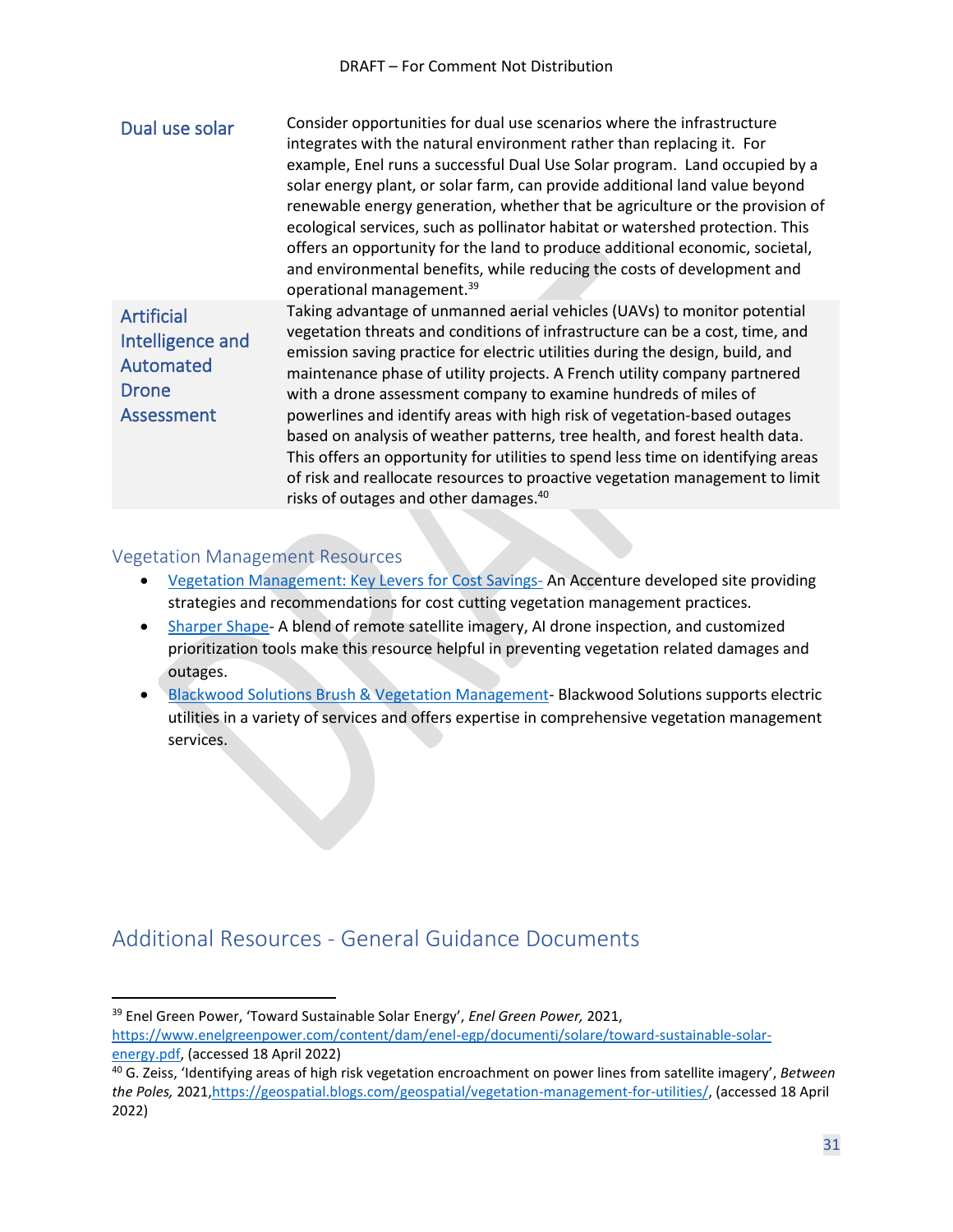#### [Electric Utility Industry Sustainable Supply Chain Alliance](https://www.euissca.org/)

*"The Alliance is an organization of utilities and suppliers working together to advance sustainability best practices in utility supply chain activities and supplier networks."*

#### [Institute For Sustainable Infrastructure -](https://sustainableinfrastructure.org/envision/overview-of-envision/) Envision

*"Envision provides a consistent, consensus-based framework for assessing sustainability, resiliency, and equity in civil infrastructure. Fundamentally, Envision is about supporting higher performance through better choices in infrastructure development. The framework provides a flexible system of criteria and performance objectives to aid decision makers and help project teams identify sustainable, resilient, and equitable approaches during the planning, design, and construction that will continue throughout the project's operations, maintenance, and end-of-life phases. Envision recognizes resource constraints and the diversity of mandates, schedules, budget cycles, and funding sources."*

#### [General Services Administration](https://www.gsa.gov/real-estate/design-construction/design-excellence-overview) – Sustainable Design Principles

*"The Design Excellence Program is the center for GSA's advocacy of quality in the federal built environment. It establishes nationwide policies and procedures for selecting the finest and most appropriate architects and integrated design teams for GSA commissions. The program also implements rigorous assessment processes to ensure enduring value in that work. Operating under the Design Excellence umbrella, the First Impressions, Interior Design, Lease Construction, Urban Development, and Sustainability initiatives review projects for superior performance in their respective disciplines. Equally notable, the Design Excellence Program manages national peers, distinguished private-sector design professionals appointed by the Commissioner of the Public Buildings Service to advise procurement and to critique concept designs under development. Exhibits and other events, publications, and videos underwritten by the program document the Design Excellence process as well as its most significant results: holistic environments that add contemporary form and meaning to America's rich legacy of public architecture."*

#### **[Supply Chain Sustainability School](https://www.supplychainschool.co.uk/)**

*"The School is completely FREE and allows you to access training in 5 different areas Sustainability, Offsite, BIM, Lean and Management and offers you the opportunity to attend our training and networking events, gain CPD points, complete a self-assessment and get a bespoke action plan, complete e-learning modules and various training resources.*

*The School is an award-winning industry wide collaboration, led by our Partners and Members whose Vision for the School is to be "A world class collaboration to enable a sustainable built environment"."*

#### [US Green Building Council LEED Program](https://www.usgbc.org/leed)

*"LEED provides a framework for healthy, efficient, carbon and cost-saving green buildings. LEED certification is a globally recognized symbol of sustainability achievement and leadership."*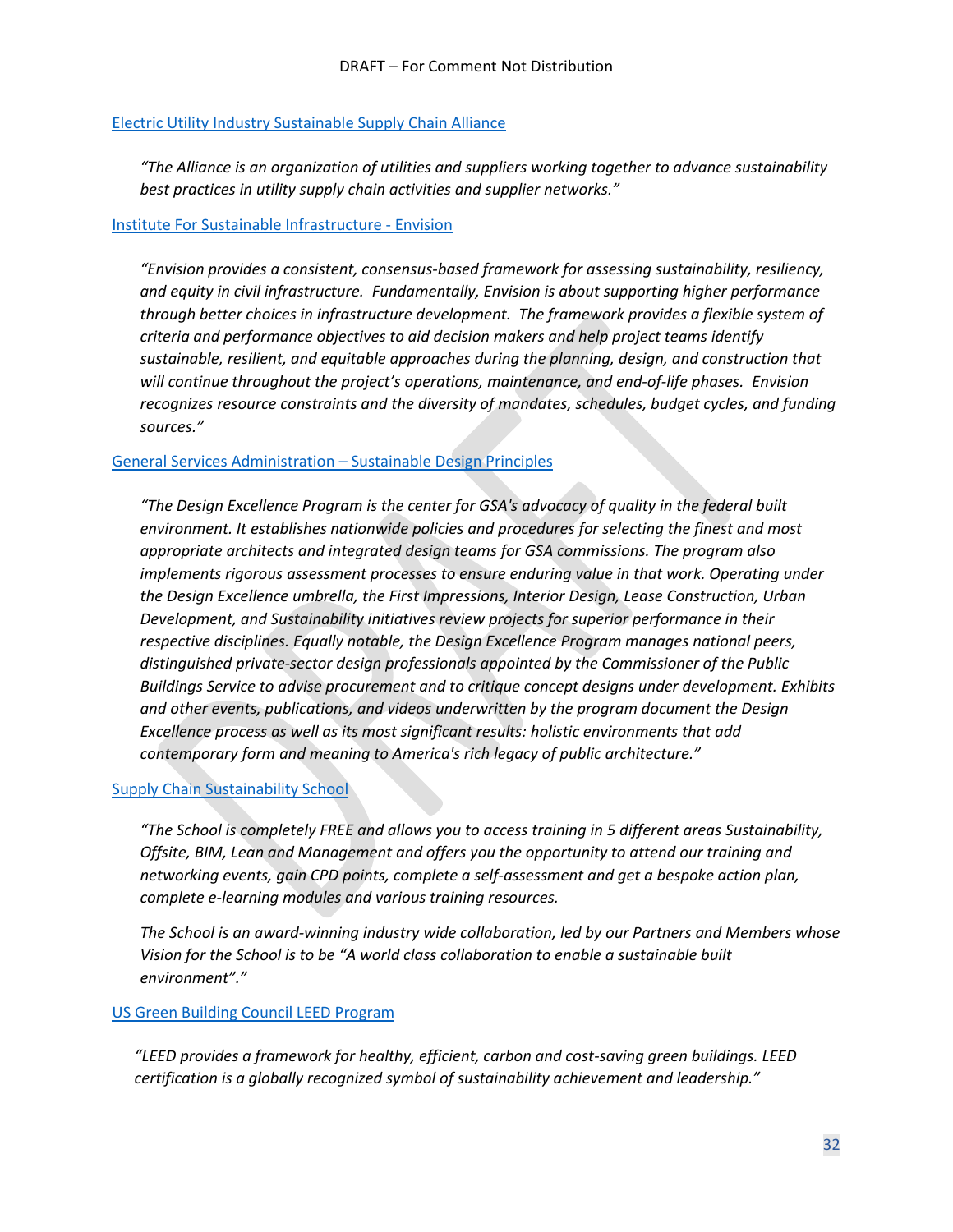#### [USACE Civil Works Sustainable Infrastructure Practices Guidebook](https://www.google.com/url?sa=t&rct=j&q=&esrc=s&source=web&cd=&cad=rja&uact=8&ved=2ahUKEwiJwuT539z2AhXQknIEHWqIADgQFnoECCgQAQ&url=https%3A%2F%2Fwww.publications.usace.army.mil%2FPortals%2F76%2FUsers%2F182%2F86%2F2486%2FEP%25201100-2-2.pdf&usg=AOvVaw2TniBycYquPDDxiMfL2U02)

"*US Army Corp of Engineers Civil Works Sustainable Infrastructure Practices Guidebook highlights how practices that reflect sustainability offer significant benefits to USACE and its partners, including improved quality and performance, resource efficiency, and environmental protection*."

#### [Guiding Principles for Sustainable Federal Buildings](https://www.sustainability.gov/pdfs/guiding_principles_for_sustainable_federal_buildings.pdf)

*"The guidance document outlines six key sustainability considerations that inform development of federal buildings. Most recently updated in 2020, this document highlights standards and practices that the federal government are meeting and implementing with new construction and building renovations."*

# <span id="page-32-0"></span>Additional Resources - Tools and Calculators

#### [Building Transparency EC3 Tool](https://www.buildingtransparency.org/)

*"EC3 Tool allows for companies to analyze their supply of construction materials and their carbon footprint as well as compare plans and buildings to other similar projects."*

#### [Built Structures Carbon Measurement and Assessment](https://assets.publishing.service.gov.uk/government/uploads/system/uploads/attachment_data/file/571707/LIT_7067.pdf)

*"UK Based register for access tool that helps provide carbon measurements for entirety of building life, accessible to United States based corporations."*

#### eTool [Global](https://etoolglobal.com/)

*"A tool that provides scientifically rigorous measurements across water usage, emissions, cost, energy, land use, and ozone depletion."*

#### [BRE Full Suite Consultation](https://www.bregroup.com/sectors/solutions-for-construction-sector/#sustainability)

*"BRE provides energy calculations, GHG forecasting, water usage information, and assistance in creating sustainable strategies, supply chains, and construction plans from the design stage to future refurbishing plans."*

#### [Asphalt Carbon Calculator](https://trl.co.uk/permanent-landing-pages/asphalt-pavement-embodied-carbon-tool-aspect/)

*"A free-to-use tool that calculates expected carbon emissions based on mixes typically used in highway, parking lot, or foundational asphalt and concrete."*

## <span id="page-32-1"></span>Additional Resources - Sample Specification Language [Hammerson's Sustainability Questionnaire for Contractors](http://sustainability.hammerson.com/downloads/download246.pdf)

*"This document is an example of how large companies can gain an understanding of their contractor's commitment to sustainability and capacity to deliver on internal sustainable goals, as well as provide insight to the company regarding where more sustainability expertise may be needed."*

[Neste Responsible Sourcing Commitment](https://www.neste.com/sites/neste.com/files/attachments/corporate/sustainability/managing_sustainability/neste_responsible_sourcing_principle_0.pdf)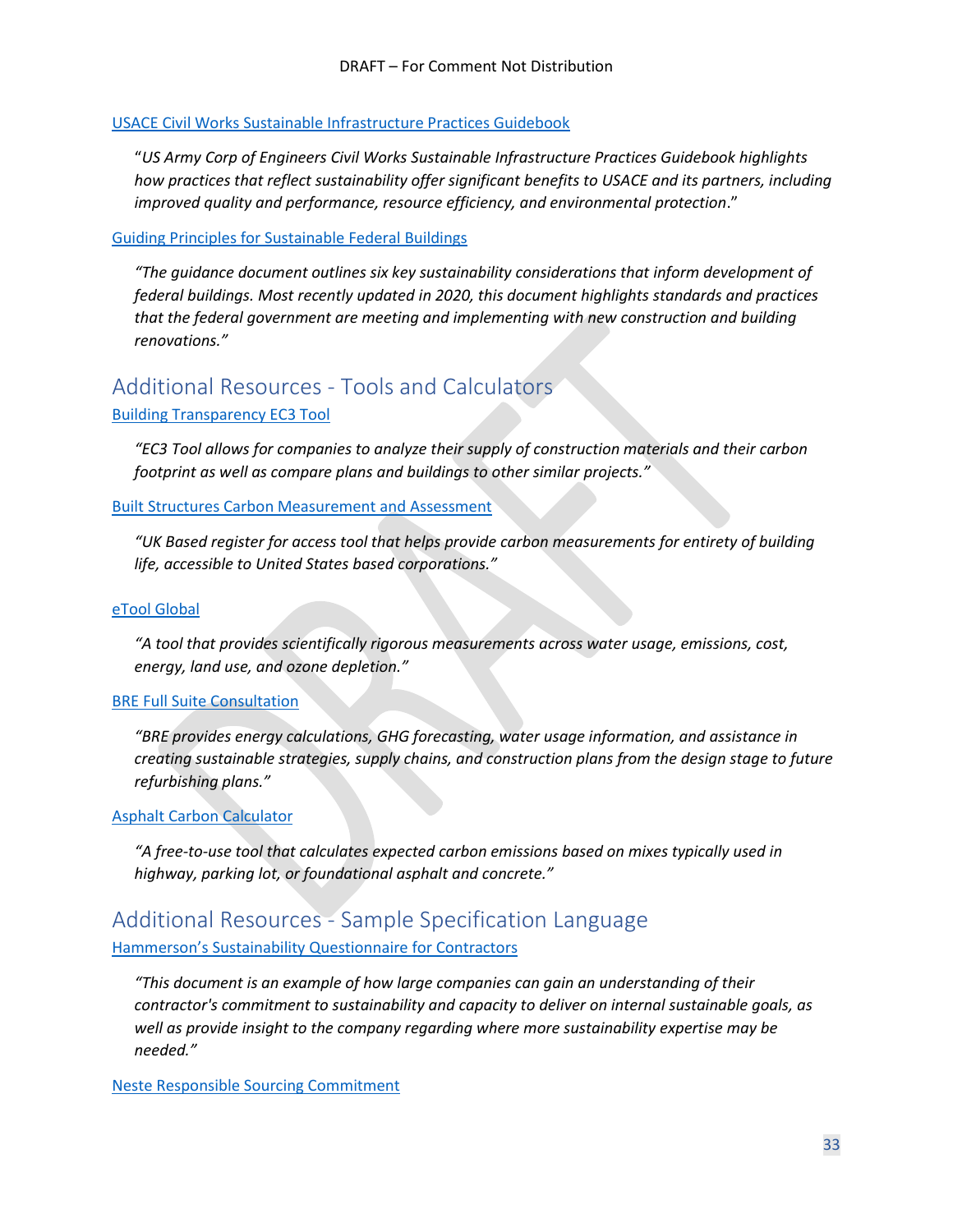*"Engineering services firm, Neste, exhibits a commitment to sustainability and responsible supplier sourcing by sharing this document with potential suppliers. This form of transparent communication with suppliers could be useful in practice everywhere to ensure chosen suppliers, contractors, and outsourced labor is in accordance with internal policies, goals, and commitments."*

#### [Aston University Sustainable Construction Specification](https://www2.aston.ac.uk/EasySiteWeb/Sustainable-Construction-Specificationeccf.pdf)

*"An example document of the myriad of sustainability specifications required in construction process of new university building. Includes strategies and suggestions to incorporate at every step of the process, goal setting practices, and also mentions tools to measure against those goals."*

#### Whole Building Design Guide (WBDG) [Federal Green Construction Guide for Specifiers](https://www.wbdg.org/ffc/epa/federal-green-construction-guide-specifiers)

*"A comprehensive guide for the procurement of green building materials and construction services with specification language for various materials and services."*

#### Whole Building Design Guide (WBDG) [Procurement and Contracting RFP Specifications](https://www.wbdg.org/FFC/EPA/FEDGREEN/fgs_001000.pdf)

*"A guidance document with sample specification language intended to be inserted into project specifications where applicable. The WBDG partners with the EPA and the Federal Environmental Executive to develop materials that help agencies meet project-specific environmental goals and mandates."*